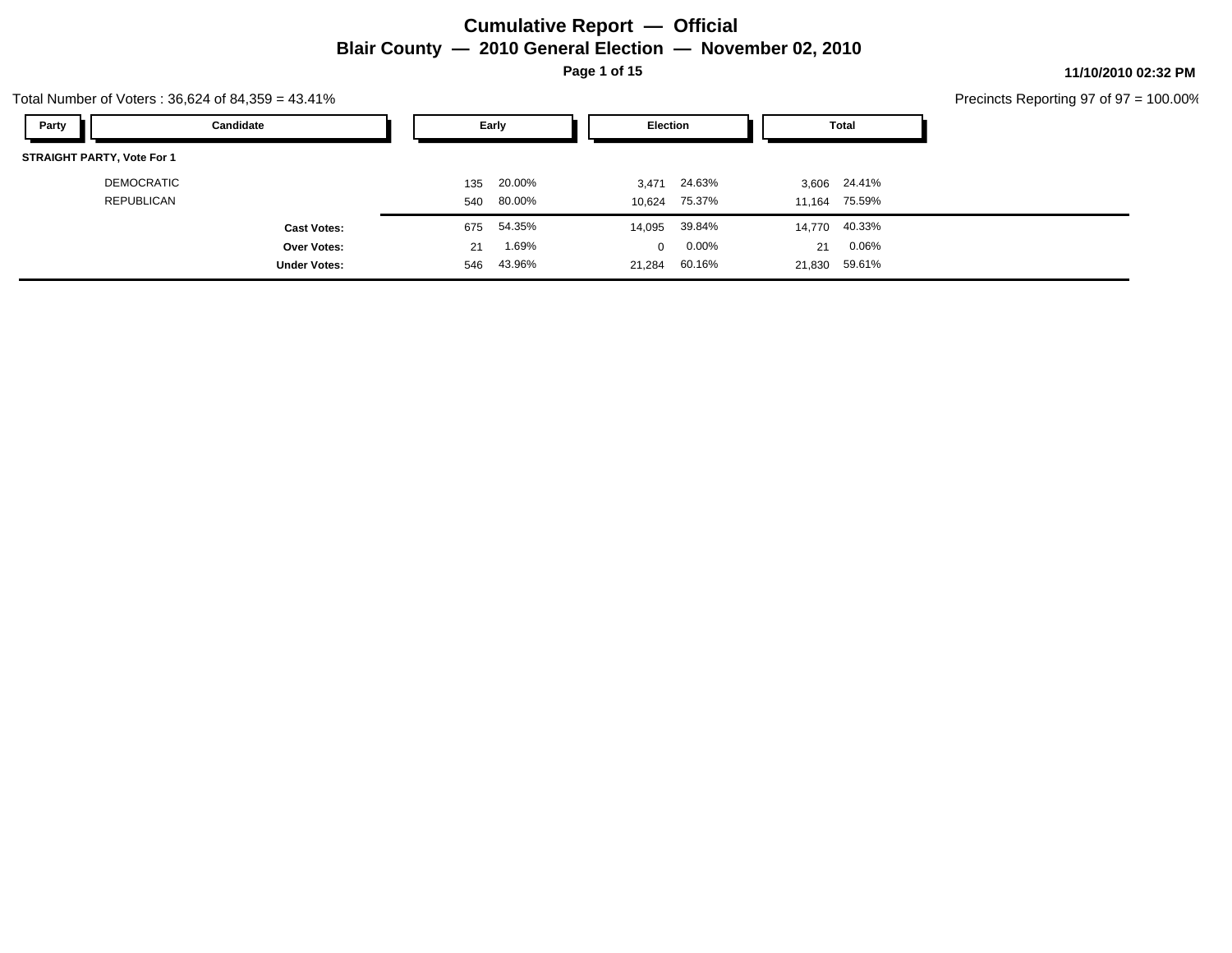### **Cumulative Report — Official Blair County — 2010 General Election — November 02, 2010 Page 2 of 15**

### Total Number of Voters : 36,624 of 84,359 = 43.41%

| Party      | Candidate                         |                | Early  |                | Election |                | <b>Total</b> |
|------------|-----------------------------------|----------------|--------|----------------|----------|----------------|--------------|
|            | UNITED STATES SENATOR, Vote For 1 |                |        |                |          |                |              |
| <b>DEM</b> | <b>JOE SESTAK</b>                 | 330            | 26.87% | 10,928         | 31.70%   | 11,258         | 31.53%       |
| <b>REP</b> | PAT TOOMEY                        | 893            | 72.72% | 23,518         | 68.22%   | 24,411         | 68.37%       |
|            | Jerry Stern (W)                   | $\overline{2}$ | 0.16%  | $\mathbf 0$    | 0.00%    | 2              | 0.01%        |
|            | ARLEN SPECTER (W)                 | $\overline{2}$ | 0.16%  | $\overline{1}$ | 0.00%    | 3              | 0.01%        |
|            | GLENN BECK (W)                    | $\mathbf 0$    | 0.00%  | $\overline{1}$ | 0.00%    | $\overline{1}$ | 0.00%        |
|            | ALLAN C BERKHIMER (W)             | $\mathbf 0$    | 0.00%  | $\overline{1}$ | 0.00%    | $\overline{1}$ | 0.00%        |
|            | SEAN BLACKBURN (W)                | $\mathbf 0$    | 0.00%  | $\overline{1}$ | $0.00\%$ | $\overline{1}$ | 0.00%        |
|            | RANDY BURKET (W)                  | $\mathbf 0$    | 0.00%  | $\overline{1}$ | 0.00%    | $\overline{1}$ | 0.00%        |
|            | JUSTIN M CIRRINCIONE (W)          | $\mathbf 0$    | 0.00%  | $\overline{1}$ | 0.00%    | $\overline{1}$ | 0.00%        |
|            | SCOTT CONKLIN (W)                 | $\Omega$       | 0.00%  | $\overline{1}$ | 0.00%    | $\overline{1}$ | 0.00%        |
|            | ERIC COTTER (W)                   | $\mathbf 0$    | 0.00%  | $\overline{1}$ | 0.00%    | $\overline{1}$ | 0.00%        |
|            | BOB DELOZIER (W)                  | $\mathbf 0$    | 0.00%  | $\overline{1}$ | 0.00%    | $\overline{1}$ | 0.00%        |
|            | RAY DETERS (W)                    | $\mathbf 0$    | 0.00%  | $\overline{1}$ | 0.00%    | $\overline{1}$ | 0.00%        |
|            | HEATHER JO ECKELS (W)             | $\mathbf 0$    | 0.00%  | $\overline{1}$ | 0.00%    | $\overline{1}$ | 0.00%        |
|            | JOHN EICHELBERGER (W)             | $\mathbf 0$    | 0.00%  | $\overline{2}$ | 0.01%    | $\overline{2}$ | 0.01%        |
|            | JOEL GEESEY (W)                   | $\mathbf 0$    | 0.00%  | $\overline{1}$ | 0.00%    | $\overline{1}$ | 0.00%        |
|            | ROHNDA ISENBERG (W)               | $\Omega$       | 0.00%  | $\overline{1}$ | 0.00%    | $\overline{1}$ | 0.00%        |
|            | DOUGLAS JAMISON (W)               | $\mathbf 0$    | 0.00%  | $\overline{1}$ | 0.00%    | $\overline{1}$ | 0.00%        |
|            | DOUGLAS M JAMISON (W)             | $\mathbf 0$    | 0.00%  | $\overline{1}$ | 0.00%    | $\overline{1}$ | 0.00%        |
|            | JEAN JENSEN (W)                   | $\mathbf 0$    | 0.00%  | $\overline{1}$ | 0.00%    | $\overline{1}$ | 0.00%        |
|            | DAVE MCCLANAN (W)                 | $\mathbf 0$    | 0.00%  | $\overline{1}$ | 0.00%    | $\overline{1}$ | 0.00%        |
|            | CHRISTOPHER MORNING (W)           | $\mathbf 0$    | 0.00%  | $\overline{1}$ | 0.00%    | $\overline{1}$ | 0.00%        |
|            | MEL PACKER (W)                    | $\mathbf 0$    | 0.00%  | $\overline{1}$ | 0.00%    | $\overline{1}$ | 0.00%        |
|            | JOE PATERNO (W)                   | $\mathbf 0$    | 0.00%  | $\overline{1}$ | 0.00%    | $\overline{1}$ | 0.00%        |
|            | <b>GRANT RISHA (W)</b>            | $\mathbf 0$    | 0.00%  | $\overline{1}$ | 0.00%    | $\overline{1}$ | 0.00%        |
|            | SAM ROHR (W)                      | $\mathbf 0$    | 0.00%  | $\overline{1}$ | 0.00%    | $\overline{1}$ | 0.00%        |
|            | NATALIE ROMANO (W)                | $\mathbf 0$    | 0.00%  | $\overline{1}$ | 0.00%    | $\overline{1}$ | 0.00%        |
|            | DAVID SHILDT (W)                  | $\mathbf 0$    | 0.00%  | $\overline{1}$ | $0.00\%$ | $\overline{1}$ | 0.00%        |
|            | BILL SMITH (W)                    | $\mathbf 0$    | 0.00%  | $\overline{1}$ | 0.00%    | $\overline{1}$ | 0.00%        |
|            | JOHN STITLER VIPOND (W)           | $\mathbf 0$    | 0.00%  | $\overline{1}$ | 0.00%    | $\overline{1}$ | 0.00%        |
|            | PAUL YOHN (W)                     | $\mathbf 0$    | 0.00%  | $\overline{1}$ | 0.00%    | $\overline{1}$ | 0.00%        |
|            | PEG LUKSIK (W)                    | $\mathbf{1}$   | 0.08%  | $\mathbf 0$    | 0.00%    | $\overline{1}$ | 0.00%        |
|            | LAUREL PETRULIONIS (W)            | $\pmb{0}$      | 0.00%  | $\mathbf 0$    | $0.00\%$ | $\mathbf 0$    | 0.00%        |
|            | <b>Cast Votes:</b>                | 1,228          | 98.71% | 34,475         | 97.44%   | 35,703         | 97.49%       |
|            | Over Votes:                       | $\mathbf 0$    | 0.00%  | $\mathbf 0$    | 0.00%    | $\mathbf 0$    | 0.00%        |
|            | <b>Under Votes:</b>               | 16             | 1.29%  | 904            | 2.56%    | 920            | 2.51%        |

#### **11/10/2010 02:32 PM**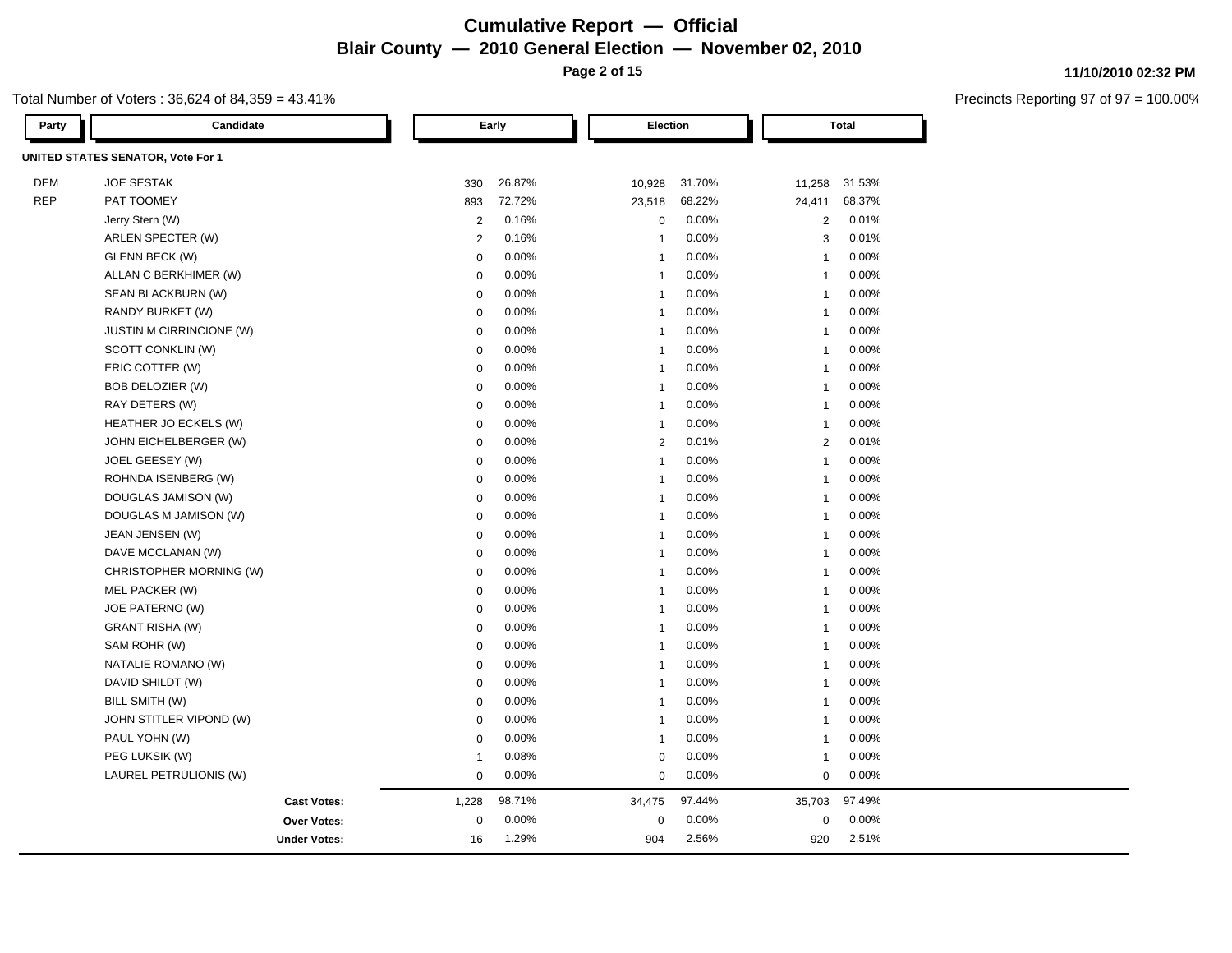### **Cumulative Report — Official Blair County — 2010 General Election — November 02, 2010 Page 3 of 15**

### Total Number of Voters : 36,624 of 84,359 = 43.41%

| Party      | Candidate                                    |              | Early  | Election                |          |                | <b>Total</b> |  |
|------------|----------------------------------------------|--------------|--------|-------------------------|----------|----------------|--------------|--|
|            | GOVERNOR AND LIEUTENANT GOVERNOR, Vote For 1 |              |        |                         |          |                |              |  |
| <b>DEM</b> | DAN ONORATO H. SCOTT CONKLIN                 | 312          | 25.37% | 9,438                   | 27.14%   | 9,750          | 27.08%       |  |
| <b>REP</b> | TOM CORBETT JIM CAWLEY                       | 914          | 74.31% | 25,285                  | 72.72%   | 26,199         | 72.77%       |  |
|            | Anthony Bambacci (W)                         | 3            | 0.24%  | $\mathbf 0$             | 0.00%    | 3              | 0.01%        |  |
|            | JOHN H EICHELBERGER JR (W)                   | $\mathbf 0$  | 0.00%  | $\overline{4}$          | 0.01%    | $\overline{4}$ | 0.01%        |  |
|            | LORRAINE K PRYHUBER (W)                      | $\mathbf 0$  | 0.00%  | $\overline{2}$          | 0.01%    | $\overline{2}$ | 0.01%        |  |
|            | <b>MARAKAY ROGERS (W)</b>                    | $\mathbf 0$  | 0.00%  | $\overline{2}$          | 0.01%    | 2              | 0.01%        |  |
|            | SAMUEL E ROHER (W)                           | $\mathbf 0$  | 0.00%  | 16                      | 0.05%    | 16             | 0.04%        |  |
|            | DEANNA JANE BROWN (W)                        | $\mathbf 0$  | 0.00%  | $\overline{1}$          | 0.00%    | $\overline{1}$ | 0.00%        |  |
|            | RANDY BURKET (W)                             | $\mathbf 0$  | 0.00%  | $\overline{1}$          | 0.00%    | $\overline{1}$ | 0.00%        |  |
|            | MIKE CHIRDON (W)                             | $\mathbf 0$  | 0.00%  | $\overline{1}$          | 0.00%    | $\overline{1}$ | 0.00%        |  |
|            | KERRY CLAPPER (W)                            | $\mathbf 0$  | 0.00%  | $\overline{1}$          | 0.00%    | $\overline{1}$ | 0.00%        |  |
|            | TOM CORBET (W)                               | $\mathbf 0$  | 0.00%  | $\overline{1}$          | $0.00\%$ | $\overline{1}$ | 0.00%        |  |
|            | PAUL COTTER (W)                              | $\mathbf 0$  | 0.00%  | $\overline{1}$          | 0.00%    | $\mathbf{1}$   | 0.00%        |  |
|            | DON DEHAVEN (W)                              | $\mathbf 0$  | 0.00%  | $\overline{1}$          | 0.00%    | $\overline{1}$ | 0.00%        |  |
|            | GEORGE DONALD DEHAVEN (W)                    | $\mathbf 0$  | 0.00%  | $\overline{2}$          | 0.01%    | $\mathbf{2}$   | 0.01%        |  |
|            | KEITH DEY (W)                                | $\mathbf 0$  | 0.00%  | $\overline{1}$          | $0.00\%$ | $\overline{1}$ | 0.00%        |  |
|            | RUSS DIAMOND (W)                             | $\mathbf 0$  | 0.00%  | $\overline{1}$          | 0.00%    | $\overline{1}$ | 0.00%        |  |
|            | CLINT EASTWOOD (W)                           | $\mathbf 0$  | 0.00%  | $\overline{1}$          | 0.00%    | $\overline{1}$ | 0.00%        |  |
|            | DAVE IMBRENDA (W)                            | $\mathbf 0$  | 0.00%  | $\overline{1}$          | 0.00%    | $\overline{1}$ | 0.00%        |  |
|            | CRISANNE KELLEY (W)                          | $\mathbf 0$  | 0.00%  | $\overline{\mathbf{1}}$ | 0.00%    | $\overline{1}$ | 0.00%        |  |
|            | TIM MARLETT (W)                              | $\mathbf 0$  | 0.00%  | $\overline{1}$          | 0.00%    | $\overline{1}$ | 0.00%        |  |
|            | JOHN MCGINNIS (W)                            | $\mathbf 0$  | 0.00%  | $\overline{1}$          | $0.00\%$ | $\overline{1}$ | 0.00%        |  |
|            | CHRISTOPHER MORNING (W)                      | $\mathbf 0$  | 0.00%  | $\overline{1}$          | 0.00%    | $\overline{1}$ | 0.00%        |  |
|            | RON OVER (W)                                 | $\mathbf 0$  | 0.00%  | $\overline{1}$          | 0.00%    | $\overline{1}$ | 0.00%        |  |
|            | JOHN M PERZEL (W)                            | $\mathbf 0$  | 0.00%  | $\overline{\mathbf{1}}$ | 0.00%    | $\overline{1}$ | 0.00%        |  |
|            | MIKE PIPE (W)                                | $\mathbf 0$  | 0.00%  | $\overline{1}$          | 0.00%    | $\overline{1}$ | 0.00%        |  |
|            | <b>ROBERT PRESTON (W)</b>                    | $\Omega$     | 0.00%  | $\overline{1}$          | 0.00%    | $\overline{1}$ | 0.00%        |  |
|            | JOE SESTAK (W)                               | $\mathbf 0$  | 0.00%  | $\overline{1}$          | 0.00%    | $\overline{1}$ | 0.00%        |  |
|            | BRIAN K SHOWALTER (W)                        | $\mathbf 0$  | 0.00%  | $\overline{1}$          | 0.00%    | $\overline{1}$ | 0.00%        |  |
|            | BILL SMITH (W)                               | $\mathbf 0$  | 0.00%  | $\overline{1}$          | 0.00%    | $\overline{1}$ | 0.00%        |  |
|            | LYNN SWANN (W)                               | $\mathbf 0$  | 0.00%  | $\overline{1}$          | 0.00%    | $\overline{1}$ | 0.00%        |  |
|            | TOM RIDGE (W)                                | $\mathbf{1}$ | 0.08%  | $\mathbf 0$             | 0.00%    | $\mathbf{1}$   | 0.00%        |  |
|            | <b>Cast Votes:</b>                           | 1,230        | 98.95% | 34,772                  | 98.28%   | 36,002         | 98.31%       |  |
|            | <b>Over Votes:</b>                           | $\mathbf 0$  | 0.00%  | $\mathbf 0$             | 0.00%    | $\mathbf 0$    | 0.00%        |  |
|            | <b>Under Votes:</b>                          | 13           | 1.05%  | 607                     | 1.72%    | 620            | 1.69%        |  |

#### **11/10/2010 02:32 PM**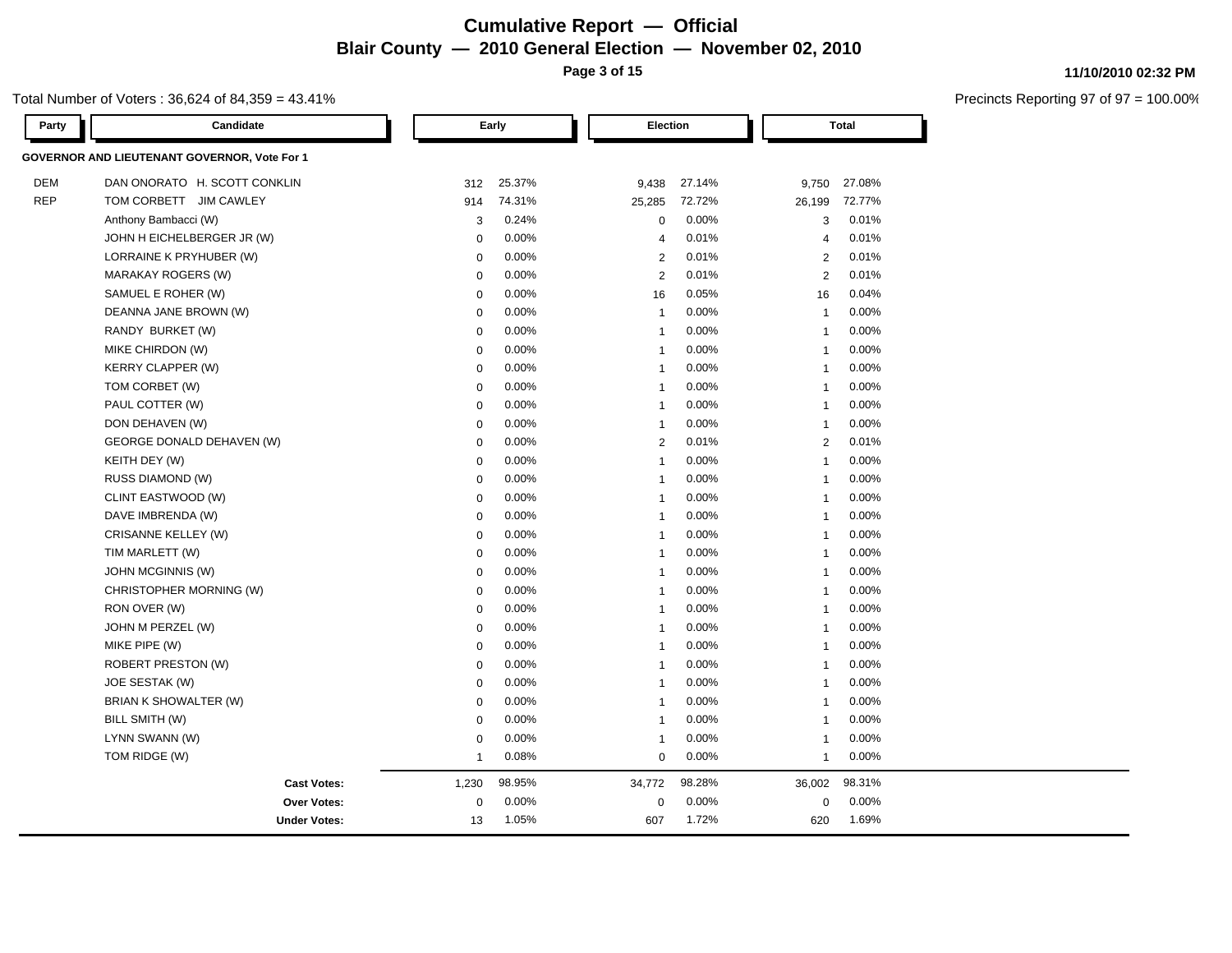### **Cumulative Report — Official Blair County — 2010 General Election — November 02, 2010 Page 4 of 15**

### Total Number of Voters : 36,624 of 84,359 = 43.41%

| Party      | Candidate                                           |                | Early    | Election       |          |                | <b>Total</b> |
|------------|-----------------------------------------------------|----------------|----------|----------------|----------|----------------|--------------|
|            | REPRESENTATIVE IN CONGRESS 9TH DISTRICT, Vote For 1 |                |          |                |          |                |              |
| DEM        | TOM CONNERS                                         | 324            | 26.54%   | 9,797          | 28.53%   | 10,121         | 28.46%       |
| <b>REP</b> | <b>BILL SHUSTER</b>                                 | 894            | 73.22%   | 24,466         | 71.25%   | 25,360         | 71.32%       |
|            | James Rokosky (W)                                   | $\overline{c}$ | 0.16%    | 0              | 0.00%    | $\overline{c}$ | 0.01%        |
|            | JOHN D MCGINNIS (W)                                 | $\mathbf 0$    | 0.00%    | $\overline{7}$ | 0.02%    | $\overline{7}$ | 0.02%        |
|            | CHRISTOPHER PAUL BROWN (W)                          | $\mathbf 0$    | 0.00%    | 2              | 0.01%    | 2              | 0.01%        |
|            | JOSEPH EBERSOLE (W)                                 | $\mathbf 0$    | 0.00%    | $\overline{1}$ | 0.00%    | $\mathbf{1}$   | 0.00%        |
|            | DEREK FLAIG (W)                                     | $\mathbf 0$    | 0.00%    | $\overline{1}$ | 0.00%    | $\overline{1}$ | 0.00%        |
|            | PHINEAS FLYNN (W)                                   | $\mathbf 0$    | 0.00%    | $\overline{1}$ | 0.00%    | -1             | 0.00%        |
|            | MATTHEW GARBER (W)                                  | $\mathbf 0$    | 0.00%    | $\overline{1}$ | 0.00%    | -1             | 0.00%        |
|            | JOEL GEESEY (W)                                     | $\mathbf 0$    | 0.00%    | $\overline{1}$ | 0.00%    | $\overline{1}$ | 0.00%        |
|            | FRANK HARCHAK (W)                                   | $\mathbf 0$    | 0.00%    | $\overline{1}$ | 0.00%    | $\overline{1}$ | 0.00%        |
|            | JIM HUFF (W)                                        | $\mathbf 0$    | 0.00%    | $\overline{1}$ | 0.00%    | $\overline{1}$ | 0.00%        |
|            | JOE HURD (W)                                        | $\mathbf 0$    | 0.00%    | $\overline{1}$ | 0.00%    | $\overline{1}$ | 0.00%        |
|            | ERIC JACKSON (W)                                    | $\mathbf 0$    | 0.00%    | $\overline{1}$ | 0.00%    | $\overline{1}$ | 0.00%        |
|            | LARA JESTER (W)                                     | $\mathbf 0$    | 0.00%    | $\overline{1}$ | 0.00%    | $\overline{1}$ | 0.00%        |
|            | LOIS KANASHIKI (W)                                  | $\mathbf 0$    | 0.00%    | $\overline{1}$ | 0.00%    | -1             | 0.00%        |
|            | JOHN KASUN (W)                                      | $\mathbf 0$    | 0.00%    | $\overline{1}$ | 0.00%    | -1             | 0.00%        |
|            | BRUCE KELLEY (W)                                    | $\mathbf 0$    | 0.00%    | $\overline{1}$ | 0.00%    | $\overline{1}$ | 0.00%        |
|            | TARA PAIGE KIFER (W)                                | $\mathbf 0$    | 0.00%    | $\overline{1}$ | 0.00%    | $\overline{1}$ | 0.00%        |
|            | JONATHAN KNEPP (W)                                  | $\mathbf 0$    | 0.00%    | $\overline{1}$ | 0.00%    | $\overline{1}$ | 0.00%        |
|            | JERRY KNOTT (W)                                     | $\mathbf 0$    | 0.00%    | $\overline{1}$ | 0.00%    | -1             | 0.00%        |
|            | CATHY KOZAK (W)                                     | $\mathbf 0$    | 0.00%    | $\overline{1}$ | 0.00%    | $\overline{1}$ | 0.00%        |
|            | DENNIS KRESSLEIN (W)                                | $\mathbf 0$    | 0.00%    | -1             | 0.00%    | -1             | 0.00%        |
|            | STEPHEN KUTRUFF (W)                                 | $\mathbf 0$    | 0.00%    | -1             | 0.00%    | -1             | 0.00%        |
|            | PEG LUKSIK (W)                                      | $\mathbf 0$    | 0.00%    | -1             | 0.00%    | $\overline{1}$ | 0.00%        |
|            | ERIK R MENTZER (W)                                  | $\mathbf 0$    | 0.00%    | -1             | 0.00%    | $\overline{1}$ | 0.00%        |
|            | DELGROSSO MICHAEL (W)                               | $\mathbf 0$    | 0.00%    | $\overline{1}$ | 0.00%    | $\overline{1}$ | 0.00%        |
|            | <b>KEN MORITZ (W)</b>                               | $\mathbf 0$    | 0.00%    | $\overline{1}$ | 0.00%    | $\mathbf{1}$   | 0.00%        |
|            | LARRY MYERS (W)                                     | $\mathbf 0$    | 0.00%    | $\overline{1}$ | 0.00%    | $\overline{1}$ | 0.00%        |
|            | LORNA NIDETCH (W)                                   | $\mathbf 0$    | 0.00%    | $\overline{1}$ | 0.00%    | $\overline{1}$ | 0.00%        |
|            | BRENT OTTAWAY (W)                                   | $\mathbf 0$    | 0.00%    | $\overline{1}$ | 0.00%    | -1             | 0.00%        |
|            | DWAYNE RAICHLE (W)                                  | $\mathbf 0$    | 0.00%    | $\overline{1}$ | 0.00%    | 1              | 0.00%        |
|            | JEFFERY C RENNER (W)                                | $\mathbf 0$    | 0.00%    | $\overline{1}$ | 0.00%    | 1              | 0.00%        |
|            | ERIC RITCHEY (W)                                    | $\Omega$       | 0.00%    | $\overline{1}$ | 0.00%    | -1             | 0.00%        |
|            | CHRISTOPHER ROSENBERRY (W)                          | 0              | $0.00\%$ | 1              | $0.00\%$ | 1              | $0.00\%$     |
|            | MICHAEL SENO (W)                                    | $\mathbf 0$    | 0.00%    | $\overline{1}$ | 0.00%    | $\mathbf{1}$   | 0.00%        |
|            | CLARK STAPELFELD (W)                                | $\mathbf 0$    | 0.00%    | -1             | 0.00%    | $\overline{1}$ | 0.00%        |
|            | RANDY STUART (W)                                    | $\mathbf 0$    | 0.00%    | -1             | 0.00%    | $\overline{1}$ | 0.00%        |
|            | LEE THOMAS (W)                                      | $\mathbf 0$    | 0.00%    | -1             | 0.00%    | 1              | 0.00%        |
|            | TERRENCE E TOMASSETI (W)                            | $\mathbf 0$    | 0.00%    | -1             | 0.00%    | $\overline{1}$ | 0.00%        |
|            | ROBERT TURCOVSKI (W)                                | $\mathbf 0$    | 0.00%    | $\overline{1}$ | 0.00%    | $\overline{1}$ | 0.00%        |

#### **11/10/2010 02:32 PM**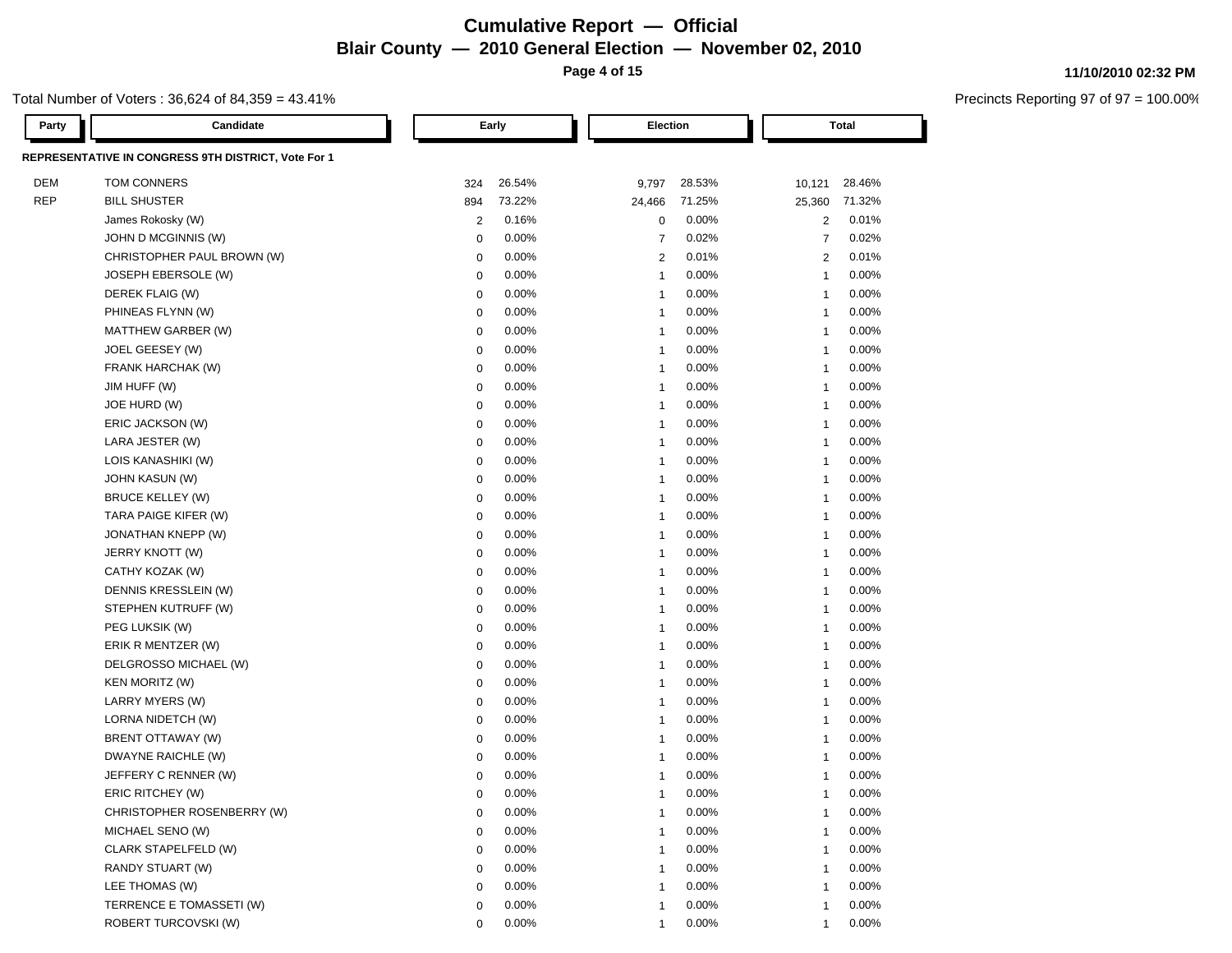### **Cumulative Report — Official Blair County — 2010 General Election — November 02, 2010 Page 5 of 15**

### Total Number of Voters : 36,624 of 84,359 = 43.41%

| Party | Candidate             |             | Early    |                | Election |                | Total    |
|-------|-----------------------|-------------|----------|----------------|----------|----------------|----------|
|       | JOHN M WAGNER (W)     | 0           | $0.00\%$ |                | 0.00%    | 1              | $0.00\%$ |
|       | PAUL WALK (W)         | 0           | 0.00%    |                | 0.00%    |                | 0.00%    |
|       | JIM WOOMER (W)        | $\mathbf 0$ | $0.00\%$ |                | 0.00%    |                | $0.00\%$ |
|       | BLAKE E BAUER (W)     | $\mathbf 0$ | 0.00%    | 2              | 0.01%    | $\overline{2}$ | 0.01%    |
|       | TIM BOTTENFIELD (W)   | 0           | 0.00%    | 2              | 0.01%    | $\overline{2}$ | 0.01%    |
|       | IAN COHN (W)          | 0           | 0.00%    | $\overline{2}$ | 0.01%    | $\overline{2}$ | 0.01%    |
|       | MARK CRITZ (W)        | $\mathbf 0$ | $0.00\%$ | $\overline{2}$ | 0.01%    | $\overline{2}$ | 0.01%    |
|       | MICHAEL DELGROSSO (W) |             | 0.08%    | 2              | 0.01%    | 3              | 0.01%    |
|       | ERIC PRENDERGAST (W)  | 0           | 0.00%    | $\overline{2}$ | 0.01%    | $\overline{2}$ | 0.01%    |
|       | KENT SELL (W)         | $\mathbf 0$ | $0.00\%$ | $\overline{2}$ | 0.01%    | $\overline{2}$ | 0.01%    |
|       | BRETT WILSON (W)      | $\mathbf 0$ | 0.00%    | $\overline{2}$ | 0.01%    | $\overline{2}$ | 0.01%    |
|       | ERIC WIBLE (W)        | $\mathbf 0$ | $0.00\%$ | 6              | 0.02%    | 6              | 0.02%    |
|       | DAVE BARGER (W)       | 0           | 0.00%    |                | 0.00%    |                | $0.00\%$ |
|       | KEVIN BECTAL (W)      | $\mathbf 0$ | 0.00%    |                | 0.00%    | 1              | $0.00\%$ |
|       | RICHARD C BROWN (W)   | $\mathbf 0$ | 0.00%    |                | 0.00%    |                | $0.00\%$ |
|       | JEFFERSON DAVIS (W)   | $\mathbf 0$ | $0.00\%$ |                | 0.00%    |                | $0.00\%$ |
|       | <b>Cast Votes:</b>    | 1,221       | 98.23%   | 34,337         | 97.05%   | 35,558         | 97.09%   |
|       | Over Votes:           | $\mathbf 0$ | $0.00\%$ | $\mathbf 0$    | 0.00%    | $\Omega$       | $0.00\%$ |
|       | <b>Under Votes:</b>   | 22          | 1.77%    | 1,042          | 2.95%    | 1,064          | 2.91%    |

**11/10/2010 02:32 PM**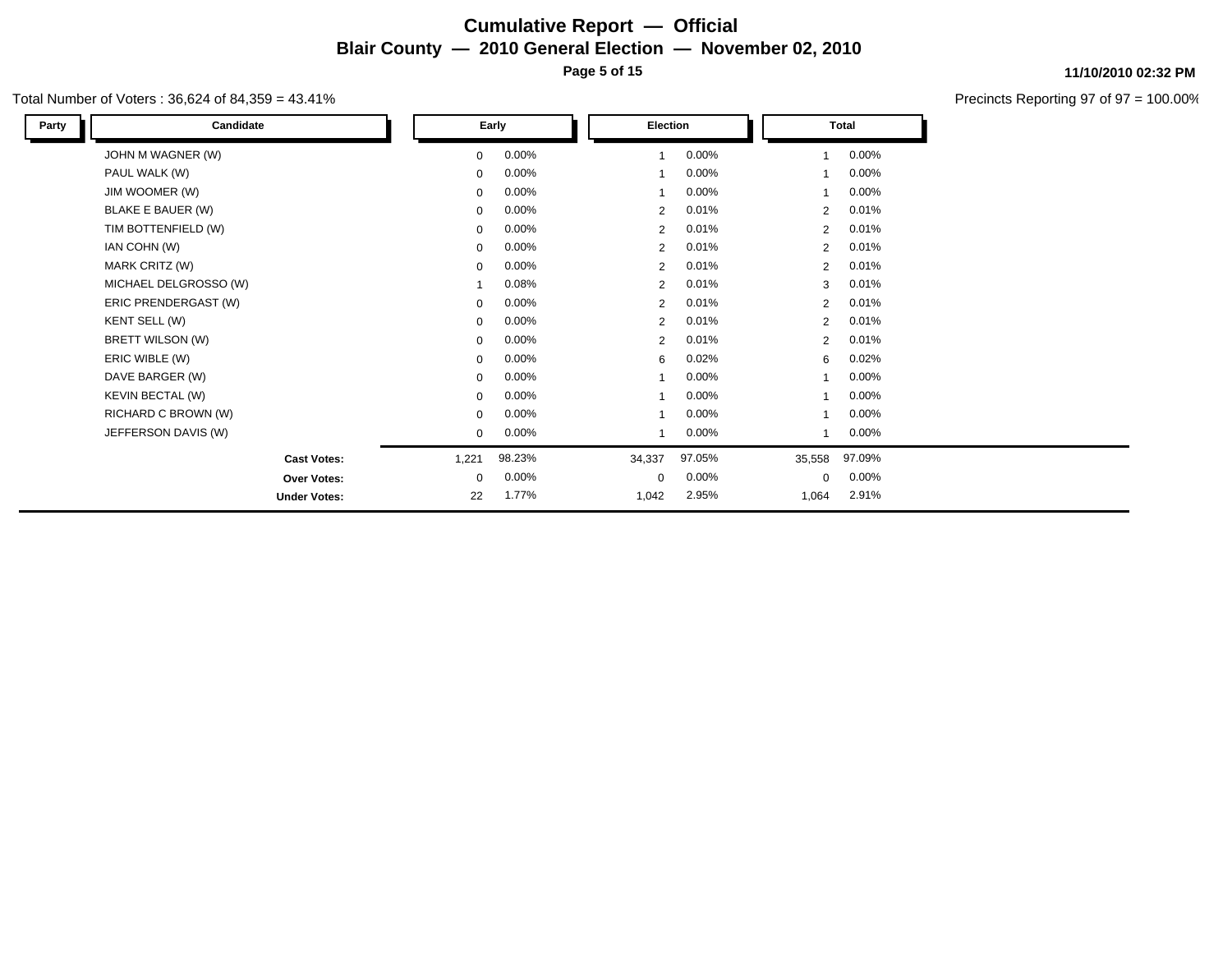### **Cumulative Report — Official Blair County — 2010 General Election — November 02, 2010 Page 6 of 15**

Total Number of Voters : 36,624 of 84,359 = 43.41%

| Party | Candidate                                                 |                | Early  | Election                   | <b>Total</b>   |        |
|-------|-----------------------------------------------------------|----------------|--------|----------------------------|----------------|--------|
|       | SENATOR IN THE GENERAL ASSEMBLY 30TH DISTRICT, Vote For 1 |                |        |                            |                |        |
|       | JOHN H. EICHELBERGER, JR                                  | 1,146          | 99.05% | 33,143<br>99.56%           | 34,289         | 99.54% |
|       | JERRY STERN (W)                                           | $\mathbf 0$    | 0.00%  | 0.00%<br>-1                | -1             | 0.00%  |
|       | Richard Peo (W)                                           | $\mathbf{1}$   | 0.09%  | 0.00%<br>$\mathbf 0$       | $\mathbf{1}$   | 0.00%  |
|       | Douglas Wise (W)                                          | $\overline{2}$ | 0.17%  | 0.00%<br>0                 | 2              | 0.01%  |
|       | FRANK ROSENHOOVER (W)                                     | $\mathbf{1}$   | 0.09%  | 0.01%<br>$\overline{2}$    | 3              | 0.01%  |
|       | ED JONES (W)                                              | $\mathbf 0$    | 0.00%  | 0.00%<br>$\overline{1}$    | -1             | 0.00%  |
|       | DONNA GORITY (W)                                          | $\mathbf 0$    | 0.00%  | 0.01%<br>$\overline{4}$    | $\overline{4}$ | 0.01%  |
|       | <b>ROBERT GUTSHALL (W)</b>                                | $\mathbf 0$    | 0.00%  | $\overline{2}$<br>0.01%    | $\overline{c}$ | 0.01%  |
|       | OTT TOUPEE (W)                                            | $\mathbf 0$    | 0.00%  | 0.00%<br>$\overline{1}$    | $\mathbf{1}$   | 0.00%  |
|       | LINDA WAGNER (W)                                          | $\mathbf 0$    | 0.00%  | 0.00%<br>-1                | 1              | 0.00%  |
|       | STEPHEN C WEYANDT (W)                                     | $\mathbf 0$    | 0.00%  | 0.00%<br>$\overline{1}$    | 1              | 0.00%  |
|       | RANDY WEYANT (W)                                          | $\mathbf 0$    | 0.00%  | 0.00%<br>$\overline{1}$    | 1              | 0.00%  |
|       | JOHN WILSON (W)                                           | $\mathbf 0$    | 0.00%  | 0.00%<br>$\overline{1}$    | 1              | 0.00%  |
|       | LARRY WILSON (W)                                          | $\mathbf 0$    | 0.00%  | 0.00%<br>$\overline{1}$    | 1              | 0.00%  |
|       | SAM RAY (W)                                               | $\mathbf 0$    | 0.00%  | $0.00\%$<br>$\overline{1}$ | $\overline{1}$ | 0.00%  |
|       | JEFFERY C RENNER (W)                                      | 0              | 0.00%  | 0.00%<br>-1                | $\mathbf{1}$   | 0.00%  |
|       | NATALIE ROMANO (W)                                        | 0              | 0.00%  | $0.00\%$<br>-1             | $\mathbf{1}$   | 0.00%  |
|       | DON ROSSMAN (W)                                           | 0              | 0.00%  | 0.00%<br>$\overline{1}$    | -1             | 0.00%  |
|       | MADISSON ROWLES (W)                                       | 0              | 0.00%  | 0.00%<br>$\overline{1}$    | $\mathbf{1}$   | 0.00%  |
|       | AARON SANDOVAL (W)                                        | 0              | 0.00%  | 0.00%<br>-1                | $\mathbf{1}$   | 0.00%  |
|       | BILL SCHULTZ (W)                                          | 0              | 0.00%  | 0.00%<br>-1                | $\mathbf{1}$   | 0.00%  |
|       | JAMES DALE SHAW (W)                                       | 0              | 0.00%  | 0.00%<br>$\overline{1}$    | $\mathbf{1}$   | 0.00%  |
|       | BILL SHUSTER (W)                                          | $\mathbf{1}$   | 0.09%  | 0.01%<br>$\overline{2}$    | 3              | 0.01%  |
|       | <b>BUD SHUSTER (W)</b>                                    | 0              | 0.00%  | 0.01%<br>$\overline{2}$    | $\overline{2}$ | 0.01%  |
|       | JOHN SHYLO (W)                                            | 0              | 0.00%  | 0.00%<br>$\overline{1}$    | $\mathbf{1}$   | 0.00%  |
|       | NANCY SMITH (W)                                           | 0              | 0.00%  | 0.00%<br>-1                | $\mathbf{1}$   | 0.00%  |
|       | RANDY L MILES SR (W)                                      | 0              | 0.00%  | 0.00%<br>-1                | $\mathbf{1}$   | 0.00%  |
|       | ANN SRAL (W)                                              | 0              | 0.00%  | 0.00%<br>-1                | $\mathbf{1}$   | 0.00%  |
|       | ERIC SRAL (W)                                             | $\mathbf 0$    | 0.00%  | 0.00%<br>-1                | $\mathbf{1}$   | 0.00%  |
|       | HOWARD STERN (W)                                          | 0              | 0.00%  | 0.00%<br>-1                | -1             | 0.00%  |
|       | JON STEWART (W)                                           | 0              | 0.00%  | $0.00\%$<br>-1             | -1             | 0.00%  |
|       | JOHN SWOPE (W)                                            | 0              | 0.00%  | 0.00%<br>-1                | -1             | 0.00%  |
|       | JAMES TEDESCHI (W)                                        | $\mathbf 0$    | 0.00%  | 0.00%<br>-1                | -1             | 0.00%  |
|       | TAMIRA THAYNE (W)                                         | $\mathbf 0$    | 0.00%  | 0.00%<br>-1                | -1             | 0.00%  |
|       | DAVID S ADAMS (W)                                         |                | 0.00%  | 0.00%                      |                | 0.00%  |
|       | TERENCE M ANDERKO (W)                                     | 0              | 0.00%  | 0.00%<br>-1                | -1             | 0.00%  |
|       | HYMIE ANTIKOL (W)                                         | $\mathbf 0$    | 0.00%  | 0.00%<br>-1                | -1             | 0.00%  |
|       | LOREN ARMSTRONG (W)                                       | $\mathbf 0$    | 0.00%  | 0.01%<br>$\overline{2}$    | 2              | 0.01%  |
|       | DAVE BARGER (W)                                           | $\mathbf 0$    | 0.00%  | 0.00%<br>-1                | -1             | 0.00%  |
|       | JEREMY J BERKHEIMER (W)                                   | $\mathbf 0$    | 0.00%  | 0.00%<br>-1                | 1              | 0.00%  |
|       | ALLAN C BERKHIMER (W)                                     | $\Omega$       | 0.00%  | 0.00%<br>1                 | 1              | 0.00%  |

#### **11/10/2010 02:32 PM**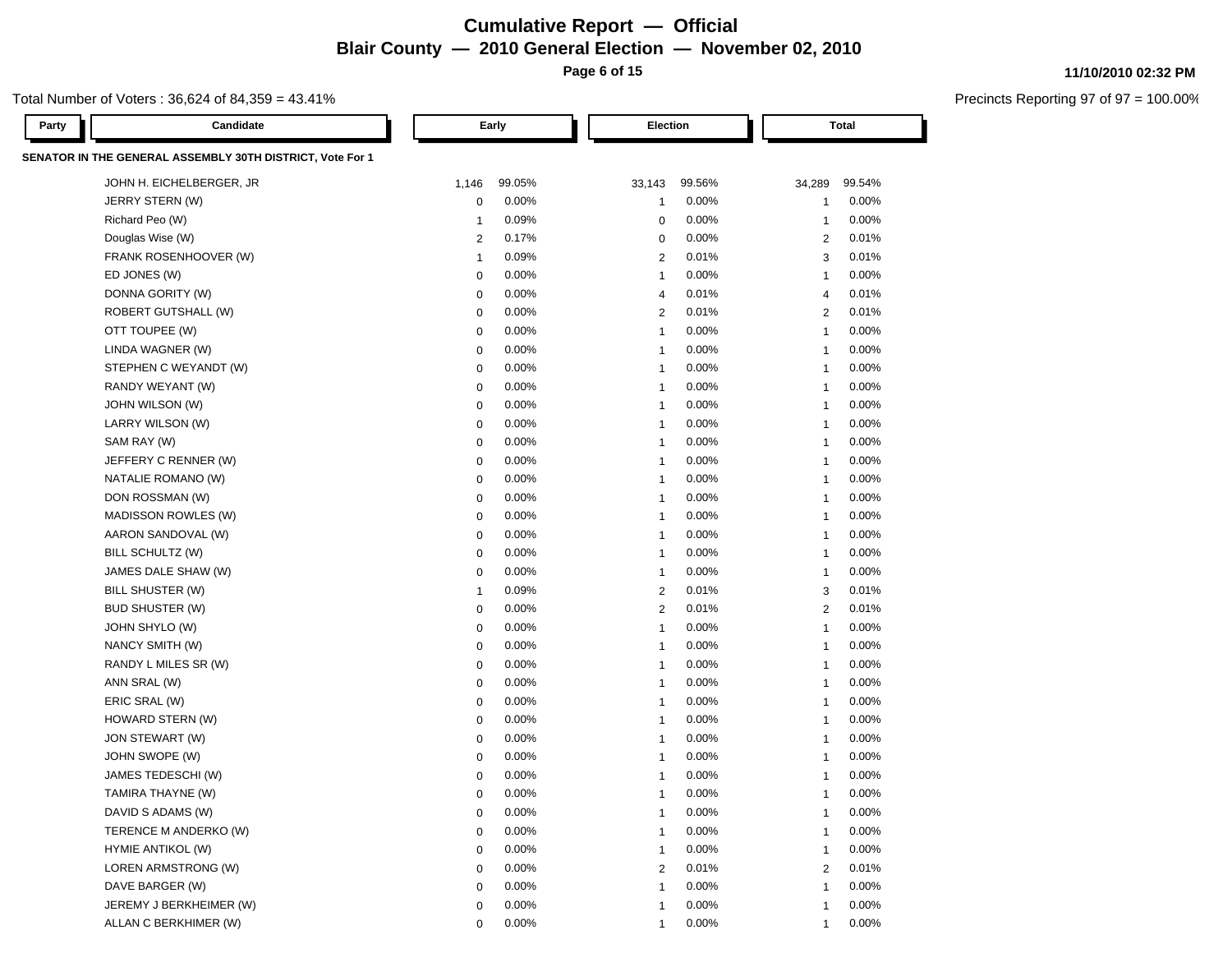### **Cumulative Report — Official Blair County — 2010 General Election — November 02, 2010 Page 7 of 15**

Total Number of Voters : 36,624 of 84,359 = 43.41%

| Candidate<br>Party         | Early                   | Election                | <b>Total</b>   |  |  |
|----------------------------|-------------------------|-------------------------|----------------|--|--|
| JUSTIN BROOKS (W)          | 0.00%                   | 0.00%                   | 0.00%          |  |  |
|                            | $\mathbf 0$             | $\mathbf{1}$            | 1              |  |  |
| ADAM BROWN (W)             | 0.00%                   | 0.00%                   | 0.00%          |  |  |
|                            | $\mathbf 0$             | -1                      | -1             |  |  |
| JENNIFER BROWN (W)         | 0.00%                   | 0.00%                   | 0.00%          |  |  |
|                            | $\mathbf 0$             | $\mathbf 1$             | -1             |  |  |
| RICHARD C BROWN (W)        | 0.00%                   | 0.00%                   | 0.00%          |  |  |
|                            | $\mathbf 0$             | $\mathbf{1}$            | -1             |  |  |
| SCOTT BUCHANAN (W)         | 0.00%                   | 0.00%                   | 0.00%          |  |  |
|                            | $\mathbf 0$             | $\mathbf{1}$            | -1             |  |  |
| <b>JUSTIN BUCKREIS (W)</b> | 0.00%                   | 0.00%                   | 0.00%          |  |  |
|                            | $\mathbf 0$             | $\mathbf{1}$            | -1             |  |  |
| ERIC CAGLE (W)             | 0.00%                   | 0.00%                   | 0.00%          |  |  |
|                            | $\mathbf 0$             | $\mathbf{1}$            | $\mathbf{1}$   |  |  |
| <b>JIMMY CARTER (W)</b>    | 0.00%                   | 0.00%                   | 0.00%          |  |  |
|                            | $\mathbf 0$             | $\mathbf{1}$            | -1             |  |  |
| TOM CHAPLIN (W)            | 0.00%                   | 0.01%                   | 0.01%          |  |  |
|                            | $\mathbf 0$             | $\overline{2}$          | $\overline{2}$ |  |  |
| HUGO CHAVEZ (W)            | 0.00%                   | 0.00%                   | 0.00%          |  |  |
|                            | $\mathbf 0$             | $\mathbf{1}$            | $\mathbf{1}$   |  |  |
| BILL CLINTON (W)           | 0.00%                   | 0.00%                   | 0.00%          |  |  |
|                            | $\mathbf 0$             | $\mathbf{1}$            | $\mathbf{1}$   |  |  |
| CHAD CONFER (W)            | 0.00%                   | 0.00%                   | 0.00%          |  |  |
|                            | 0                       | $\mathbf{1}$            | $\mathbf{1}$   |  |  |
| SCOTT CONKLIN (W)          | 0.00%                   | 0.00%                   | 0.00%          |  |  |
|                            | 0                       | $\mathbf{1}$            | $\mathbf{1}$   |  |  |
| TOM CONNERS (W)            | 0.00%                   | 0.01%                   | 0.01%          |  |  |
|                            | $\mathbf 0$             | $\overline{2}$          | $\overline{2}$ |  |  |
| <b>GREG CORBIN (W)</b>     | 0.00%                   | 0.00%                   | 0.00%          |  |  |
|                            | $\mathbf 0$             | $\mathbf{1}$            | $\mathbf{1}$   |  |  |
| BRIAN COTTER (W)           | 0.00%                   | 0.00%                   | 0.00%          |  |  |
|                            | $\mathbf 0$             | $\mathbf{1}$            | $\mathbf{1}$   |  |  |
| JOHN DICKINSON (W)         | 0.00%                   | 0.00%                   | 0.00%          |  |  |
|                            | $\mathbf 0$             | $\mathbf{1}$            | $\mathbf{1}$   |  |  |
| RICHARD L DIFOLCOO (W)     | 0.00%                   | 0.00%                   | 0.00%          |  |  |
|                            | $\mathbf 0$             | $\overline{\mathbf{1}}$ | $\mathbf{1}$   |  |  |
| JOSH DOM (W)               | 0.00%                   | 0.00%                   | 0.00%          |  |  |
|                            | $\mathbf 0$             | $\overline{\mathbf{1}}$ | $\mathbf{1}$   |  |  |
| BRODY DUEY (W)             | 0.00%                   | 0.00%                   | 0.00%          |  |  |
|                            | $\mathbf 0$             | $\mathbf{1}$            | $\mathbf{1}$   |  |  |
| HEATHER ECKEL (W)          | 0.00%                   | 0.00%                   | 0.00%          |  |  |
|                            | $\mathbf 0$             | $\mathbf{1}$            | $\mathbf{1}$   |  |  |
| <b>HEATHER ECKELS (W)</b>  | 0.00%                   | 0.00%                   | 0.00%          |  |  |
|                            | $\mathbf 0$             | $\mathbf{1}$            | $\mathbf{1}$   |  |  |
| JON ESWORTHY (W)           | 0.00%                   | 0.00%                   | 0.00%          |  |  |
|                            | $\mathbf 0$             | $\mathbf{1}$            | -1             |  |  |
| DAVE EVANS (W)             | 0.00%                   | 0.00%                   | 0.00%          |  |  |
|                            | $\mathbf 0$             | $\mathbf{1}$            | $\mathbf 1$    |  |  |
| TOM FAHR (W)               | 0.00%                   | 0.00%                   | 0.00%          |  |  |
|                            | $\mathbf 0$             | $\mathbf{1}$            | $\mathbf{1}$   |  |  |
| RICHARD FURMANCHIK (W)     | 0.00%                   | 0.00%                   | 0.00%          |  |  |
|                            | $\mathbf 0$             | $\mathbf{1}$            | $\mathbf{1}$   |  |  |
| <b>BRENT GATES (W)</b>     | 0.00%                   | $\overline{2}$          | 0.01%          |  |  |
|                            | $\mathbf 0$             | 0.01%                   | $\overline{2}$ |  |  |
| <b>RICK GEIST (W)</b>      | 0.00%                   | 0.00%                   | 0.00%          |  |  |
|                            | $\mathbf 0$             | $\mathbf{1}$            | -1             |  |  |
| DAN GILL (W)               | 0.00%                   | 0.00%                   | 0.00%          |  |  |
|                            | $\mathbf 0$             | $\overline{\mathbf{1}}$ | -1             |  |  |
| JOHN GRESSLER (W)          | 0.00%                   | 0.00%                   | 0.00%          |  |  |
|                            | $\mathbf 0$             | $\overline{\mathbf{1}}$ | -1             |  |  |
| WILLIAM HABERSTROH (W)     | 0.00%                   | 0.00%                   | 0.00%          |  |  |
|                            | $\mathbf 0$             | $\overline{\mathbf{1}}$ | -1             |  |  |
| RICHARD F HARPSTER (W)     | 0.00%                   | 0.00%                   | 0.00%          |  |  |
|                            | $\mathbf 0$             | -1                      | -1             |  |  |
| JODY HESLEY (W)            | 0.00%                   | 0.00%                   | 0.00%          |  |  |
|                            | $\mathbf 0$             | $\overline{1}$          | -1             |  |  |
| BOB HIMES (W)              | 0.00%                   | 0.00%                   | 0.00%          |  |  |
|                            | $\mathbf 0$             | -1                      | -1             |  |  |
| <b>ABRAM HOENSTINE (W)</b> | 0.00%                   | 0.00%                   | 0.00%          |  |  |
|                            | 0                       | $\mathbf{1}$            | -1             |  |  |
| MIKE HORTON (W)            | $0.00\%$<br>$\mathbf 0$ | 0.00%                   | 0.00%<br>-1    |  |  |
| <b>BOB HOUSEMAN (W)</b>    | 0.00%                   | 0.00%                   | 0.00%          |  |  |
|                            | $\mathbf 0$             | $\mathbf{1}$            | $\mathbf{1}$   |  |  |
| JERRY HOY (W)              | 0.00%                   | 0.00%                   | 0.00%          |  |  |
|                            | $\mathbf 0$             | -1                      | 1              |  |  |
| STEVEN HUGHES (W)          | 0.00%                   | 0.00%                   | 0.00%          |  |  |
|                            | 0                       | -1                      | $\mathbf{1}$   |  |  |
| DARRELL B MORRIS IIII (W)  | 0.00%                   | 0.00%                   | 0.00%          |  |  |
|                            | $\mathbf 0$             | -1                      | 1              |  |  |
| JAMES IMLER (W)            | 0.00%                   | 0.00%                   | 0.00%          |  |  |
|                            | $\mathbf 0$             | -1                      | 1              |  |  |
| MELVIN INGRAM (W)          | 0.00%                   | 0.00%                   | 0.00%          |  |  |
|                            | 0                       | -1                      | -1             |  |  |
| AL JONES (W)               | 0.00%                   | 0.00%                   | 0.00%          |  |  |
|                            | 0                       | 1                       | 1              |  |  |

**11/10/2010 02:32 PM**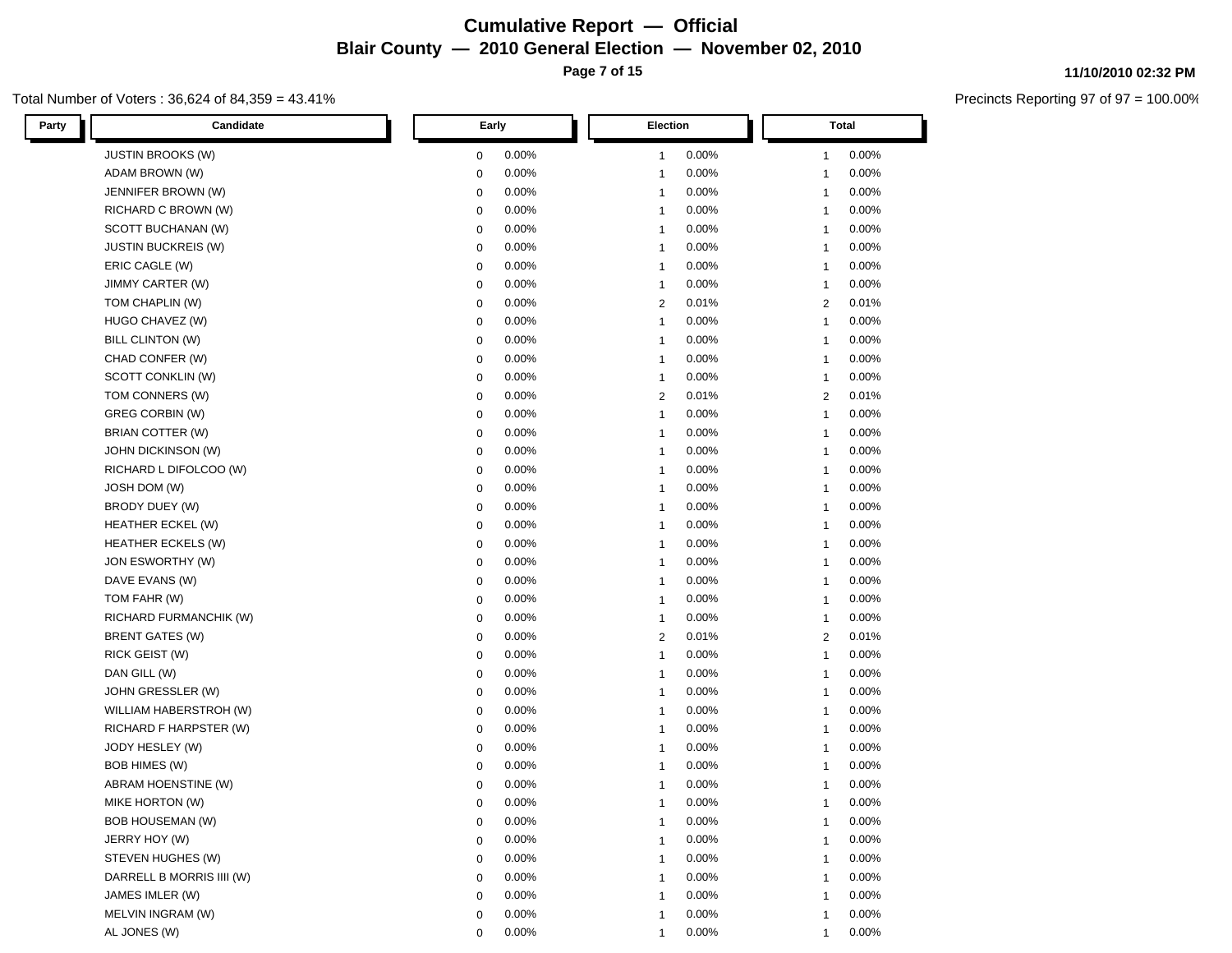### **Cumulative Report — Official Blair County — 2010 General Election — November 02, 2010 Page 8 of 15**

#### Total Number of Voters : 36,624 of 84,359 = 43.41%

| Candidate<br>Party        | Early          | Election                 | <b>Total</b>          |
|---------------------------|----------------|--------------------------|-----------------------|
| BETH JONES (W)            | 0.00%          | 0.00%                    | 0.00%                 |
|                           | $\mathbf 0$    | $\overline{1}$           | 1                     |
| JOHN J SHYLO JR (W)       | 0.00%          | 0.00%                    | 0.00%                 |
|                           | $\mathbf 0$    | -1                       | 1                     |
| LEN LEAR JR (W)           | 0.00%          | 0.00%                    | 0.00%                 |
|                           | $\mathbf 0$    | -1                       | 1                     |
| RICHARD HOY JR (W)        | 0.00%          | 0.00%                    | 0.00%                 |
|                           | $\mathbf 0$    | $\overline{1}$           | $\overline{1}$        |
| RICHARD IMLER JR (W)      | 0.00%          | 0.00%                    | 0.00%                 |
|                           | $\mathbf 0$    | $\overline{1}$           | $\mathbf{1}$          |
| RICK KARP (W)             | 0.00%          | 0.01%                    | 0.01%                 |
|                           | $\mathbf 0$    | $\overline{2}$           | $\overline{c}$        |
| JONATHAN KNEPP (W)        | 0.00%          | 0.00%                    | 0.00%                 |
|                           | $\mathbf 0$    | $\overline{1}$           | $\overline{1}$        |
| FRANK KOPRIVA (W)         | 0.00%          | 0.00%                    | 0.00%                 |
|                           | $\mathbf 0$    | $\overline{1}$           | $\overline{1}$        |
| JOEL KOSS (W)             | 0.00%          | 0.00%                    | 0.00%                 |
|                           | $\mathbf 0$    | $\overline{1}$           | $\overline{1}$        |
| DENNIS KRESSLEIN (W)      | 0.00%          | 0.00%                    | 0.00%                 |
|                           | $\mathbf 0$    | $\overline{1}$           | $\overline{1}$        |
| STEPHEN LAWSON (W)        | 0.00%          | 0.00%                    | 0.00%                 |
|                           | $\mathbf 0$    | $\overline{1}$           | $\overline{1}$        |
| RON MCCONNELL (W)         | 0.00%          | 0.00%                    | 0.00%                 |
|                           | $\mathbf 0$    | $\overline{1}$           | $\mathbf{1}$          |
| JOHN MCGINNIS (W)         | 0.00%          | 0.00%                    | 0.00%                 |
|                           | $\mathbf 0$    | $\overline{1}$           | $\overline{1}$        |
| ROBERT MCMINN (W)         | 0.00%          | 0.00%                    | 0.00%                 |
|                           | $\mathbf 0$    | $\overline{1}$           | $\overline{1}$        |
| JOE MELUSKY (W)           | 0.00%          | 0.00%                    | 0.00%                 |
|                           | $\mathbf 0$    | $\overline{1}$           | $\overline{1}$        |
| MATTHEW MICHRINA (W)      | 0.00%          | 0.00%                    | 0.00%                 |
|                           | $\mathbf 0$    | $\overline{1}$           | $\overline{1}$        |
| CAROL MILLS (W)           | 0.00%          | 0.00%                    | 0.00%                 |
|                           | $\mathbf 0$    | $\overline{1}$           | $\overline{1}$        |
| <b>DENNIS MILLS (W)</b>   | 0.00%          | 0.00%                    | 0.00%                 |
|                           | $\mathbf 0$    | $\overline{1}$           | $\overline{1}$        |
| PETE MITCHELL (W)         | 0.00%          | 0.00%                    | 0.00%                 |
|                           | $\mathbf 0$    | $\overline{1}$           | $\overline{1}$        |
| WHITNEY MORITZ (W)        | 0.00%          | 0.00%                    | 0.00%                 |
|                           | $\mathbf 0$    | $\overline{1}$           | $\overline{1}$        |
| WAYNE MORSE (W)           | 0.00%          | 0.00%                    | 0.00%                 |
|                           | $\mathbf 0$    | $\overline{1}$           | $\overline{1}$        |
| RUSSELL MYERS (W)         | 0.00%          | 0.00%                    | 0.00%                 |
|                           | $\mathbf 0$    | $\overline{1}$           | $\overline{1}$        |
| JOANN NARDELLI (W)        | 0.00%          | 0.00%                    | 0.00%                 |
|                           | $\mathbf 0$    | $\overline{1}$           | $\overline{1}$        |
| DAVID NEAL (W)            | 0.00%          | 0.00%                    | 0.00%                 |
|                           | $\mathbf 0$    | $\overline{1}$           | $\overline{1}$        |
| DAVID D ODELL (W)         | 0.00%          | 0.00%                    | 0.00%                 |
|                           | $\mathbf 0$    | $\overline{1}$           | $\overline{1}$        |
| JONATHAN OHARROW (W)      | 0.00%          | 0.00%                    | 0.00%                 |
|                           | $\mathbf 0$    | $\overline{1}$           | $\overline{1}$        |
| MARTIN E OVER (W)         | 0.00%          | 0.00%                    | 0.00%                 |
|                           | $\mathbf 0$    | $\overline{1}$           | $\overline{1}$        |
| STEPHEN PARKS (W)         | 0.00%          | 0.00%                    | 0.00%                 |
|                           | $\mathbf 0$    | $\overline{1}$           | $\overline{1}$        |
| <b>JASON PARSONS (W)</b>  | 0.00%          | 0.00%                    | 0.00%                 |
|                           | $\mathbf 0$    | $\overline{\phantom{a}}$ | $\overline{1}$        |
| JOE PATERNO (W)           | 0.00%          | 0.00%                    | 0.00%                 |
|                           | $\mathbf 0$    | $\overline{1}$           | $\overline{1}$        |
| JOSH PATT (W)             | 0.00%          | $\overline{2}$           | 0.01%                 |
|                           | $\mathbf 0$    | 0.01%                    | $\overline{c}$        |
| BYRON PATTERSON (W)       | 0.00%          | 0.00%                    | 0.00%                 |
|                           | $\mathbf 0$    | $\overline{1}$           | $\mathbf 1$           |
| RAND PAUL (W)             | 0.00%          | 0.00%                    | 0.00%                 |
|                           | $\mathbf 0$    | -1                       | $\mathbf 1$           |
| PAT PAULSEN (W)           | 0.00%          | 0.01%                    | 0.01%                 |
|                           | $\mathbf 0$    | $\overline{2}$           | $\overline{c}$        |
| KATHIE S PHELPS (W)       | 0.00%          | 0.00%                    | 0.00%                 |
|                           | $\mathbf 0$    | $\overline{1}$           | $\mathbf{1}$          |
| MATTHEW PLOWMAN (W)       | 0.00%          | 0.00%                    | 0.00%                 |
|                           | $\Omega$       | 1                        | 1                     |
| TIM PRATHER (W)           | 0.00%          | 0.00%                    | 0.00%                 |
|                           | $\mathbf 0$    | $\overline{1}$           | 1                     |
| ERIC PRENDERGAST (W)      | 0.00%          | 0.01%                    | 0.01%                 |
|                           | $\mathbf 0$    | $\overline{2}$           | 2                     |
| MICHAEL RAWLINS (W)       | 0.00%          | 0.00%                    | 0.00%                 |
|                           | $\mathbf 0$    | $\overline{1}$           | $\mathbf{1}$          |
| BROOKLYN E. DAVENPORT (W) | 0.09%          | 0.00%                    | 0.00%                 |
|                           | -1             | $\mathbf 0$              | $\mathbf{1}$          |
| GREG WYANDT, SR (W)       | 0.09%          | 0.00%                    | 0.00%                 |
|                           | $\overline{1}$ | $\mathbf 0$              | $\mathbf{1}$          |
| ROBERT JUBELIRER (W)      | 0.09%          | 0.04%                    | 0.04%                 |
|                           | $\mathbf 1$    | 13                       | 14                    |
| <b>BRUCE KELLEY (W)</b>   | 0.09%          | 0.00%<br>0               | 0.00%<br>$\mathbf{1}$ |

#### **11/10/2010 02:32 PM**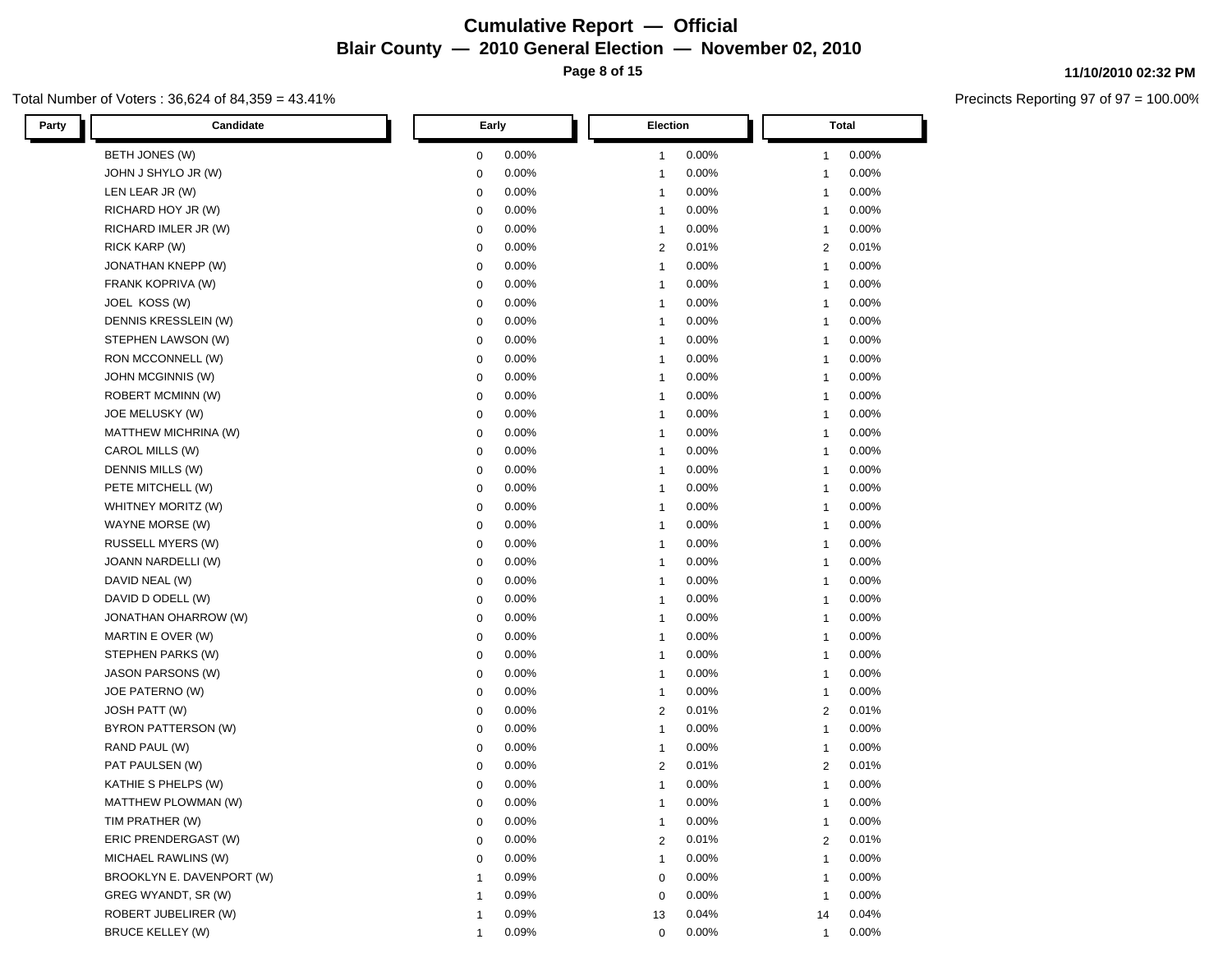### **Cumulative Report — Official Blair County — 2010 General Election — November 02, 2010 Page 9 of 15**

Total Number of Voters : 36,624 of 84,359 = 43.41%

| Party<br>Candidate  | Early    |          | Election |          | Total    |               |
|---------------------|----------|----------|----------|----------|----------|---------------|
| PATRICK BAECHLE (W) |          | 0.09%    | $\Omega$ | $0.00\%$ |          | $0.00\%$      |
| JUDITH WARD (W)     |          | 0.09%    | $\Omega$ | $0.00\%$ |          | $0.00\%$      |
| <b>Cast Votes:</b>  | ,157     | 93.38%   | 33,291   | 94.10%   |          | 34,448 94.07% |
| Over Votes:         | $\Omega$ | $0.00\%$ | $\Omega$ | $0.00\%$ | $\Omega$ | $0.00\%$      |
| <b>Under Votes:</b> | 82       | 6.62%    | 2,088    | 5.90%    | 2,170    | 5.93%         |

### **11/10/2010 02:32 PM**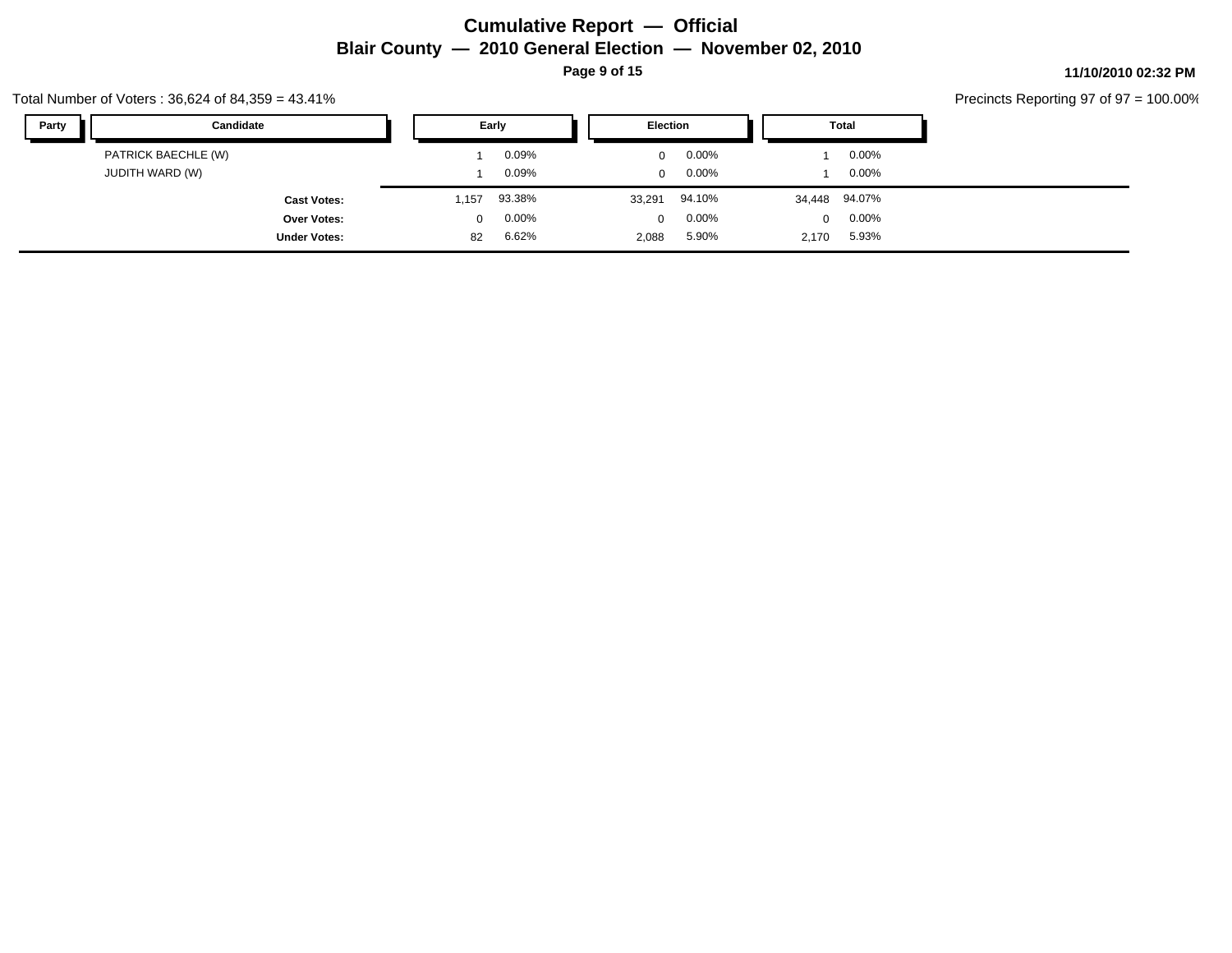# **Cumulative Report — Official Blair County — 2010 General Election — November 02, 2010**

**Page 10 of 15**

### Total Number of Voters : 36,624 of 84,359 = 43.41%

| Party      | Candidate                                                        |                         | Early  |                          | Election | <b>Total</b>   |        |
|------------|------------------------------------------------------------------|-------------------------|--------|--------------------------|----------|----------------|--------|
|            | REPRESENTATIVE IN THE GENERAL ASSEMBLY 79TH DISTRICT, Vote For 1 |                         |        |                          |          |                |        |
| <b>REP</b> | RICHARD A. GEIST                                                 | 402                     | 97.81% | 11,796                   | 98.86%   | 12,198         | 98.83% |
|            | August C. Stickle, IV (W)                                        | $\mathbf{1}$            | 0.24%  | -1                       | 0.01%    | 2              | 0.02%  |
|            | Paul Good (W)                                                    | $\overline{2}$          | 0.49%  | $\overline{1}$           | 0.01%    | 3              | 0.02%  |
|            | Terry Tomassetti (W)                                             | $\overline{\mathbf{1}}$ | 0.24%  | 0                        | 0.00%    | $\overline{1}$ | 0.01%  |
|            | FRANK ROSENHOOVER (W)                                            | $\overline{1}$          | 0.24%  | $\overline{2}$           | 0.02%    | 3              | 0.02%  |
|            | BARRY ALLMOND (W)                                                | $\mathbf 0$             | 0.00%  | $\overline{1}$           | 0.01%    | $\overline{1}$ | 0.01%  |
|            | TERRY ANDERKO (W)                                                | $\mathbf 0$             | 0.00%  | $\overline{1}$           | 0.01%    | $\mathbf{1}$   | 0.01%  |
|            | LOREN ARMSTRONG (W)                                              | $\mathbf 0$             | 0.00%  | $\overline{1}$           | 0.01%    | $\overline{1}$ | 0.01%  |
|            | DENNIS AUERBECK (W)                                              | $\mathbf 0$             | 0.00%  | $\overline{2}$           | 0.02%    | 2              | 0.02%  |
|            | JAMES BALDWIN (W)                                                | $\mathbf 0$             | 0.00%  | $\overline{1}$           | 0.01%    | $\overline{1}$ | 0.01%  |
|            | TONY BAMBOCCI (W)                                                | $\mathbf 0$             | 0.00%  | $\overline{1}$           | 0.01%    | $\overline{1}$ | 0.01%  |
|            | DAVE BARGER (W)                                                  | $\mathbf 0$             | 0.00%  | -1                       | 0.01%    | $\overline{1}$ | 0.01%  |
|            | <b>GEORGE K BATHIE (W)</b>                                       | $\mathbf 0$             | 0.00%  | -1                       | 0.01%    | -1             | 0.01%  |
|            | ERIC BEAVER (W)                                                  | $\mathbf 0$             | 0.00%  | $\overline{1}$           | 0.01%    | $\overline{1}$ | 0.01%  |
|            | STEVEN BETTWY (W)                                                | $\mathbf 0$             | 0.00%  | $\overline{1}$           | 0.01%    | $\overline{1}$ | 0.01%  |
|            | SHARON BREAM (W)                                                 | $\mathbf 0$             | 0.00%  | -1                       | 0.01%    | $\mathbf 1$    | 0.01%  |
|            | <b>BRUCE KELLEY (W)</b>                                          | $\mathbf 0$             | 0.00%  | 3                        | 0.03%    | 3              | 0.02%  |
|            | BETTIE V BRENNAN (W)                                             | $\mathbf 0$             | 0.00%  | -1                       | 0.01%    | $\overline{1}$ | 0.01%  |
|            | AMANDA BROWN (W)                                                 | $\mathbf 0$             | 0.00%  | -1                       | 0.01%    | $\overline{1}$ | 0.01%  |
|            | SEAN S BURCHFIELD (W)                                            | $\mathbf 0$             | 0.00%  | $\overline{1}$           | 0.01%    | $\mathbf{1}$   | 0.01%  |
|            | ERIK CAGLE (W)                                                   | $\mathbf 0$             | 0.00%  | $\overline{1}$           | 0.01%    | $\mathbf{1}$   | 0.01%  |
|            | JIMMY CARTER (W)                                                 | $\mathbf 0$             | 0.00%  | $\overline{1}$           | 0.01%    | $\mathbf{1}$   | 0.01%  |
|            | CHAD CHAPMAN (W)                                                 | $\mathbf 0$             | 0.00%  | $\overline{1}$           | 0.01%    | $\mathbf{1}$   | 0.01%  |
|            | JOLENE CIDOR (W)                                                 | $\mathbf 0$             | 0.00%  | $\overline{1}$           | 0.01%    | $\mathbf{1}$   | 0.01%  |
|            | DENNIS E CLAAR (W)                                               | $\mathbf 0$             | 0.00%  | $\overline{1}$           | 0.01%    | $\mathbf{1}$   | 0.01%  |
|            | BILL CLINTON (W)                                                 | $\mathbf 0$             | 0.00%  | $\overline{1}$           | 0.01%    | $\mathbf{1}$   | 0.01%  |
|            | CHRISTOPHER CLOSE (W)                                            | $\mathbf 0$             | 0.00%  | $\overline{1}$           | 0.01%    | $\mathbf{1}$   | 0.01%  |
|            | STEPHEN COLBERT (W)                                              | $\mathbf 0$             | 0.00%  | $\overline{1}$           | 0.01%    | $\mathbf{1}$   | 0.01%  |
|            | TOM CONNERS (W)                                                  | $\mathbf 0$             | 0.00%  | 2                        | 0.02%    | 2              | 0.02%  |
|            | AL COPPETA (W)                                                   | $\mathbf 0$             | 0.00%  | $\overline{1}$           | 0.01%    | $\mathbf{1}$   | 0.01%  |
|            | MICHAEL D CORSO (W)                                              | $\mathbf 0$             | 0.00%  | -1                       | 0.01%    | $\mathbf{1}$   | 0.01%  |
|            | JEFFERSON DAVIS (W)                                              | $\mathbf 0$             | 0.00%  | -1                       | 0.01%    | $\mathbf{1}$   | 0.01%  |
|            | PER DIEM (W)                                                     | $\mathbf 0$             | 0.00%  | -1                       | 0.01%    | 1              | 0.01%  |
|            | BOB DOBBS (W)                                                    | 0                       | 0.00%  | -1                       | 0.01%    | -1             | 0.01%  |
|            | DONNA GORITY (W)                                                 |                         | 0.24%  | -1                       | 0.01%    | $^{2}$         | 0.02%  |
|            | HEATHER JO ECKELS (W)                                            | $\mathbf 0$             | 0.00%  | $\overline{2}$           | 0.02%    | $\overline{c}$ | 0.02%  |
|            | EUGENE DOWNEY (W)                                                | $\mathbf 0$             | 0.00%  | $\overline{\mathbf{1}}$  | 0.01%    | $\overline{1}$ | 0.01%  |
|            | BOB EGAN (W)                                                     | 0                       | 0.00%  | $\overline{\phantom{a}}$ | 0.01%    | $\overline{1}$ | 0.01%  |
|            | MILLARD FILLMORE (W)                                             | 0                       | 0.00%  | $\overline{\phantom{a}}$ | 0.01%    | 1              | 0.01%  |
|            | JOE FORNWALT (W)                                                 | 0                       | 0.00%  | -1                       | 0.01%    | $\overline{1}$ | 0.01%  |
|            | DAVID FRANCIS (W)                                                | 0                       | 0.00%  | $\overline{1}$           | 0.01%    | $\mathbf{1}$   | 0.01%  |

#### **11/10/2010 02:32 PM**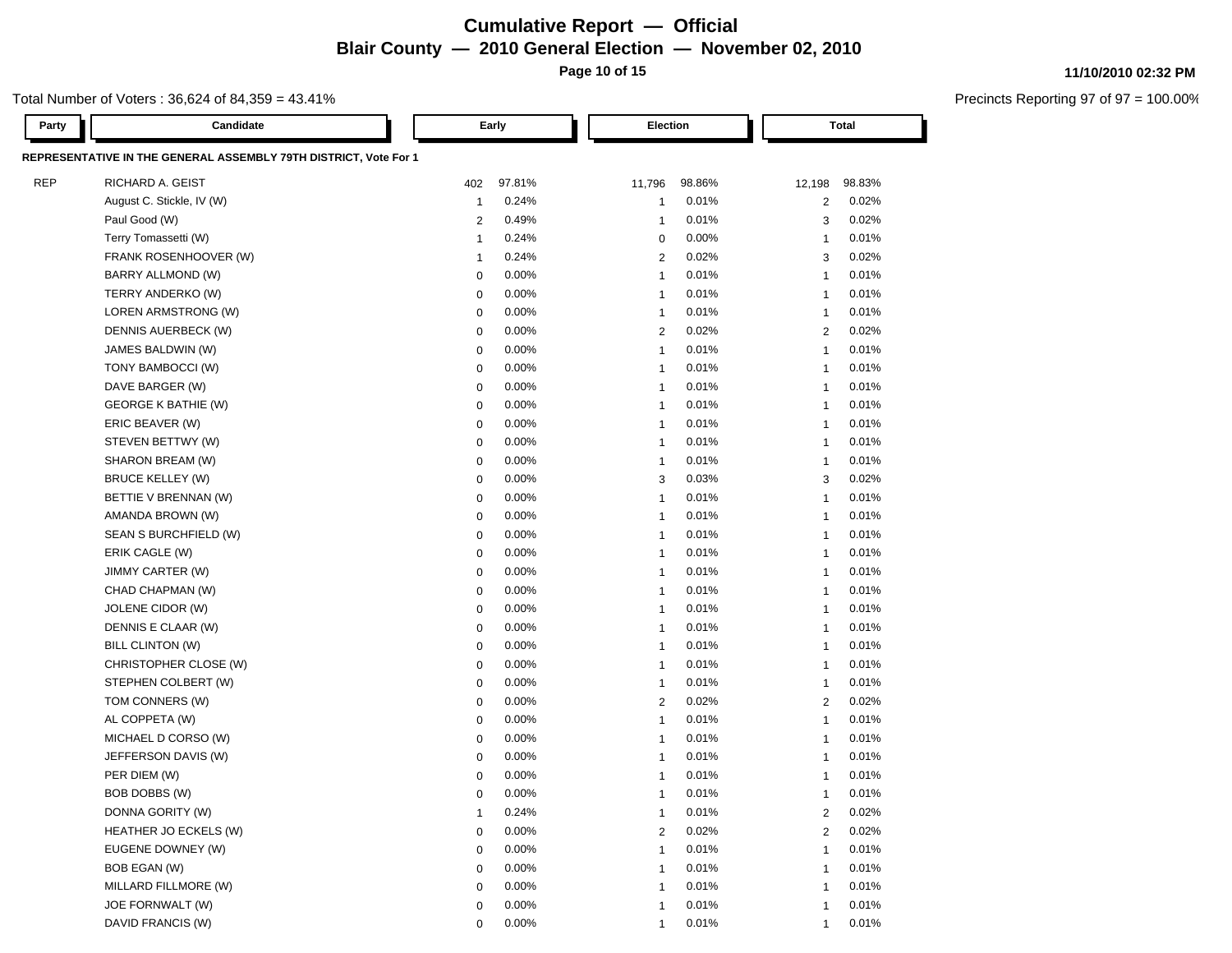### **Cumulative Report — Official Blair County — 2010 General Election — November 02, 2010 Page 11 of 15**

Total Number of Voters : 36,624 of 84,359 = 43.41%

| Candidate<br>Party       | Early          | Election                 | Total          |
|--------------------------|----------------|--------------------------|----------------|
| TODD FRIES (W)           | 0.00%          | 0.01%                    | 0.01%          |
|                          | 0              | $\overline{1}$           | 1              |
| VICTORIA FRYE (W)        | 0.00%          | 0.01%                    | 0.01%          |
|                          | 0              | -1                       | 1              |
| MARK GEIST (W)           | 0.00%          | 0.01%                    | 0.01%          |
|                          | 0              | -1                       | $\overline{1}$ |
| SUE GEIST (W)            | 0.00%          | 0.01%                    | 0.01%          |
|                          | 0              | -1                       | $\overline{1}$ |
| <b>BUDDY GIBBONS (W)</b> | 0.00%          | 0.01%                    | 0.01%          |
|                          | $\mathbf 0$    | $\overline{1}$           | $\overline{1}$ |
| DAN GILL (W)             | 0.00%          | 0.02%                    | 0.02%          |
|                          | $\mathbf 0$    | $\overline{2}$           | $\overline{c}$ |
| CHARLES GILLESPIE (W)    | 0.00%          | 0.01%                    | 0.01%          |
|                          | $\mathbf 0$    | $\overline{1}$           | $\overline{1}$ |
| DONNA GORRITY (W)        | 0.00%          | 0.01%                    | 0.01%          |
|                          | $\mathbf 0$    | $\overline{1}$           | $\mathbf{1}$   |
| <b>GALEN GRIMES (W)</b>  | 0.00%          | 0.01%                    | 0.01%          |
|                          | $\mathbf 0$    | $\overline{1}$           | $\mathbf{1}$   |
| RICHARD HELSEL (W)       | 0.00%          | 0.01%                    | 0.01%          |
|                          | $\mathbf 0$    | $\overline{1}$           | $\overline{1}$ |
| JASON HIGH (W)           | 0.00%          | 0.02%                    | 0.02%          |
|                          | $\mathbf 0$    | $\overline{2}$           | 2              |
| WAYNE HIPPO (W)          | 0.00%          | 0.05%                    | 0.05%          |
|                          | $\mathbf 0$    | 6                        | 6              |
| JOHN HOLMBERG (W)        | 0.00%          | $\overline{1}$           | 0.01%          |
|                          | $\mathbf 0$    | 0.01%                    | $\mathbf{1}$   |
| BOB HOUSEMAN (W)         | 0.00%          | 0.02%                    | 0.02%          |
|                          | $\mathbf 0$    | $\overline{c}$           | 2              |
| JULIUS IACURTO (W)       | 0.00%          | 0.01%                    | 0.01%          |
|                          | $\mathbf 0$    | $\overline{1}$           | $\mathbf{1}$   |
| DARRELL B MORRIS II (W)  | 0.00%          | 0.01%                    | 0.01%          |
|                          | $\mathbf 0$    | $\overline{1}$           | $\mathbf{1}$   |
| DAVE IMBRENDA (W)        | 0.00%          | 0.01%                    | 0.01%          |
|                          | $\mathbf 0$    | $\overline{1}$           | $\mathbf{1}$   |
| TOM IRWIN (W)            | 0.00%          | 0.01%                    | 0.01%          |
|                          | $\mathbf 0$    | $\overline{1}$           | $\mathbf{1}$   |
| MARK GEISTT (W)          | 0.00%          | 0.01%                    | 0.01%          |
|                          | $\mathbf 0$    | $\overline{1}$           | $\overline{1}$ |
| JOHN D MCGINNIS (W)      | 0.24%          | 0.12%                    | 0.12%          |
|                          | $\overline{1}$ | 14                       | 15             |
| DONALD PEACHMAN (W)      | 0.00%          | 0.02%                    | 0.02%          |
|                          | $\mathbf 0$    | $\overline{2}$           | $\overline{2}$ |
| TERRY TOMSETTI (W)       | 0.00%          | 0.01%                    | 0.01%          |
|                          | $\mathbf 0$    | $\overline{1}$           | $\overline{1}$ |
| JOSEPH VELLONE (W)       | 0.00%          | 0.01%                    | 0.01%          |
|                          | $\mathbf 0$    | $\overline{1}$           | $\overline{1}$ |
| STEPHEN C WEYANDT (W)    | 0.00%          | 0.01%                    | 0.01%          |
|                          | $\mathbf 0$    | $\overline{1}$           | $\mathbf{1}$   |
| BRETT WILSON (W)         | 0.00%          | 0.02%                    | 0.02%          |
|                          | $\mathbf 0$    | 2                        | 2              |
| CHRIS WINTES (W)         | 0.00%          | 0.01%                    | 0.01%          |
|                          | $\mathbf 0$    | $\overline{1}$           | $\overline{1}$ |
| KEN WOMACK (W)           | 0.00%          | 0.01%                    | 0.01%          |
|                          | $\mathbf 0$    | $\overline{1}$           | $\overline{1}$ |
| BARRY MELTON (W)         | 0.00%          | 0.01%                    | 0.01%          |
|                          | $\mathbf 0$    | $\overline{1}$           | $\mathbf{1}$   |
| ERIK R MENTZER (W)       | 0.00%          | 0.01%                    | 0.01%          |
|                          | $\mathbf 0$    | $\overline{1}$           | $\overline{1}$ |
| BRIA N MERCER (W)        | 0.00%          | 0.01%                    | 0.01%          |
|                          | $\mathbf 0$    | $\overline{1}$           | $\overline{1}$ |
| CHARLES H MEYERS (W)     | 0.00%          | 0.01%                    | 0.01%          |
|                          | $\mathbf 0$    | $\overline{1}$           | $\overline{1}$ |
| <b>JOHN MIGINNIS (W)</b> | 0.00%          | 0.01%                    | 0.01%          |
|                          | $\mathbf 0$    | $\overline{1}$           | $\overline{1}$ |
| MICHAEL MIROBELLI (W)    | 0.00%          | 0.01%                    | 0.01%          |
|                          | $\mathbf 0$    | $\overline{1}$           | $\overline{1}$ |
| PETER MITCHELL (W)       | 0.00%          | 0.01%                    | 0.01%          |
|                          | $\mathbf 0$    | $\overline{\phantom{a}}$ | $\overline{1}$ |
| MARK MOYER (W)           | 0.00%          | 0.01%                    | 0.01%          |
|                          | 0              | -1                       | $\overline{1}$ |
| DAVID D ODELL (W)        | 0.00%          | 0.01%                    | 0.01%          |
|                          | $\Omega$       | 1                        | 1              |
| DENNIS PAGE (W)          | 0.00%          | 0.01%                    | 0.01%          |
|                          | $\mathbf 0$    | $\overline{1}$           | $\mathbf{1}$   |
| PAT PAULSEN (W)          | 0.00%          | 0.02%                    | 0.02%          |
|                          | $\mathbf 0$    | 2                        | $\overline{c}$ |
| KATHIE S PHELPS (W)      | 0.00%          | 0.01%                    | 0.01%          |
|                          | $\mathbf 0$    | -1                       | $\mathbf{1}$   |
| TYLER RABOLD (W)         | 0.00%          | 0.01%                    | 0.01%          |
|                          | $\mathbf 0$    | -1                       | $\overline{1}$ |
| MICHAEL RAWLINS (W)      | 0.00%          | 0.02%                    | 0.02%          |
|                          | $\mathbf 0$    | $\overline{2}$           | $\overline{c}$ |
| JULIA RICHARDS (W)       | 0.00%          | 0.01%                    | 0.01%          |
|                          | 0              | $\overline{1}$           | 1              |
| <b>JIM ROKOSKY (W)</b>   | 0.00%          | 0.01%                    | 0.01%          |
|                          | 0              | 1                        | 1              |

**11/10/2010 02:32 PM**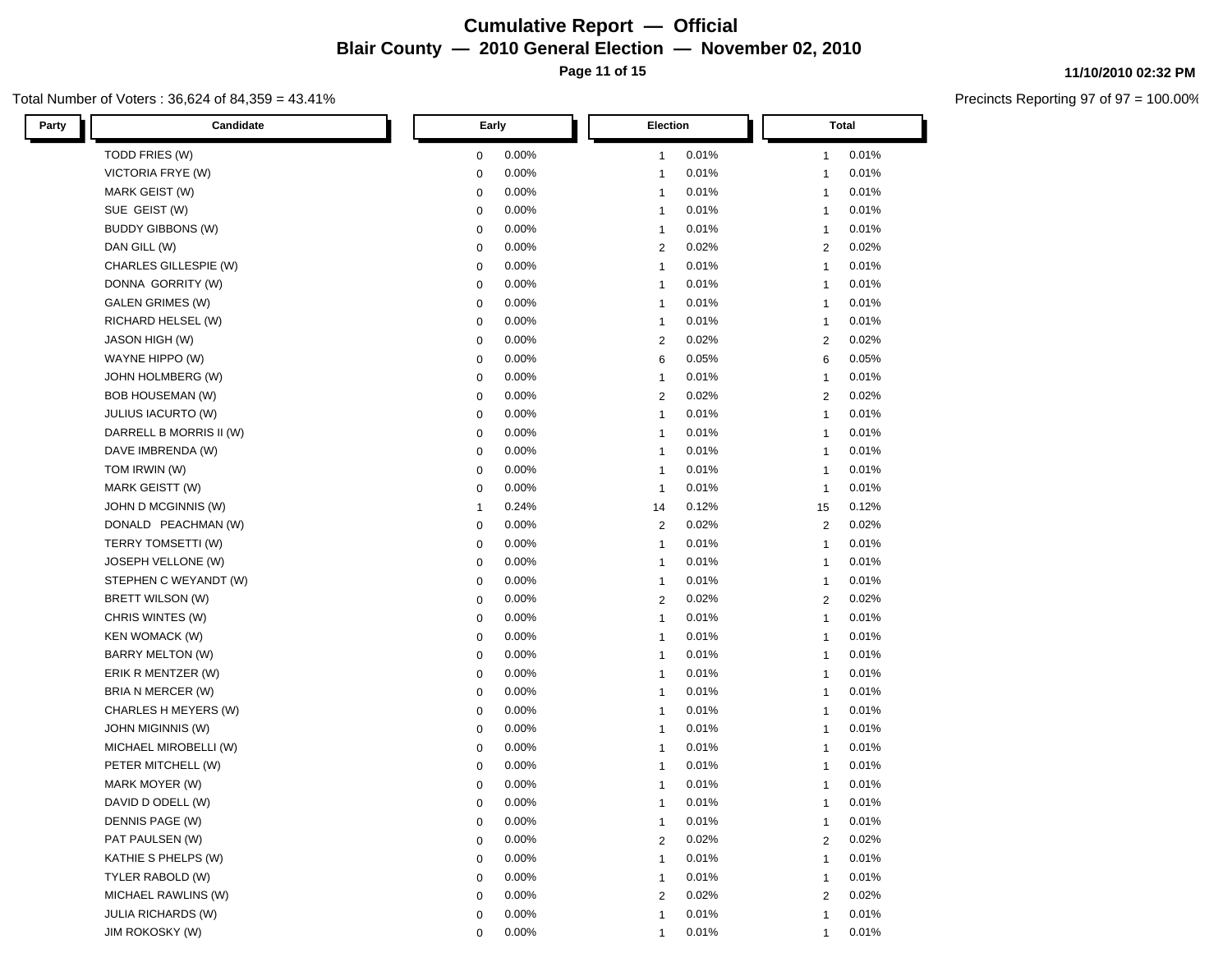### **Cumulative Report — Official Blair County — 2010 General Election — November 02, 2010 Page 12 of 15**

### Total Number of Voters : 36,624 of 84,359 = 43.41%

| Candidate<br>Party          |                         | Early    |         | Election       |               |                | <b>Total</b> |
|-----------------------------|-------------------------|----------|---------|----------------|---------------|----------------|--------------|
| <b>ROBERT SAGET (W)</b>     | $\mathbf{0}$            | 0.00%    |         | $\mathbf{1}$   | 0.01%         | $\mathbf{1}$   | 0.01%        |
| KENT SELL (W)               | $\mathbf 0$             | 0.00%    |         | 2              | 0.02%         | $\overline{2}$ | 0.02%        |
| LIISA SETTLE (W)            | $\mathbf 0$             | 0.00%    |         | $\mathbf{1}$   | 0.01%         | $\mathbf{1}$   | 0.01%        |
| ALAN SMITH (W)              | $\mathbf 0$             | 0.00%    |         | $\mathbf{1}$   | 0.01%         | $\mathbf{1}$   | 0.01%        |
| <b>JOHN SMITH (W)</b>       | $\mathbf 0$             | 0.00%    |         | $\mathbf{1}$   | 0.01%         | $\mathbf{1}$   | 0.01%        |
| <b>KAY STEPHENS (W)</b>     | $\mathbf 0$             | 0.00%    |         | 1              | 0.01%         | $\mathbf{1}$   | 0.01%        |
| ERICH STOEHR (W)            | $\mathbf 0$             | 0.00%    |         | $\mathbf{1}$   | 0.01%         | $\mathbf{1}$   | 0.01%        |
| JAMES B SWAN (W)            | $\mathbf 0$             | 0.00%    |         | $\mathbf{1}$   | 0.01%         | $\mathbf{1}$   | 0.01%        |
| DON SWANGER (W)             | $\mathbf 0$             | 0.00%    |         | $\mathbf{1}$   | 0.01%         | $\mathbf{1}$   | 0.01%        |
| DAVID RICHARD FOUSE JR (W)  | $\mathbf 0$             | 0.00%    |         | $\mathbf{1}$   | 0.01%         | $\mathbf{1}$   | 0.01%        |
| <b>GEORGE KELCHNER (W)</b>  | $\mathbf 0$             | 0.00%    |         | $\mathbf{1}$   | 0.01%         | $\mathbf{1}$   | 0.01%        |
| LUKE KELLY (W)              | $\mathbf 0$             | 0.00%    |         | $\mathbf{1}$   | 0.01%         | $\mathbf{1}$   | 0.01%        |
| <b>JUSTIN KLEINOSKY (W)</b> | $\mathbf 0$             | 0.00%    |         | $\mathbf{1}$   | 0.01%         | $\mathbf{1}$   | 0.01%        |
| JERRY KNOTT (W)             | $\mathbf 0$             | $0.00\%$ |         | $\mathbf{1}$   | 0.01%         | $\mathbf{1}$   | 0.01%        |
| RICKY LEE (W)               | $\mathbf 0$             | 0.00%    |         | $\mathbf{1}$   | 0.01%         | $\mathbf{1}$   | 0.01%        |
| KURT LIETY (W)              | $\mathbf 0$             | 0.00%    |         | $\mathbf{1}$   | 0.01%         | $\mathbf{1}$   | 0.01%        |
| MICHAEL LOOMIS (W)          | $\mathbf 0$             | 0.00%    |         | 1              | 0.01%         | $\mathbf{1}$   | 0.01%        |
| <b>SCOTT MACKABEN (W)</b>   | $\mathbf 0$             | 0.00%    |         | $\mathbf{1}$   | 0.01%         | $\mathbf{1}$   | 0.01%        |
| RICHARD MACKEY (W)          | $\mathbf 0$             | $0.00\%$ |         | $\mathbf{1}$   | 0.01%         | $\mathbf{1}$   | 0.01%        |
| TOM MARLETT (W)             | $\mathbf 0$             | 0.00%    |         | 2              | 0.02%         | 2              | 0.02%        |
| <b>ROBERT MCMINN (W)</b>    | $\mathbf 0$             | 0.00%    |         | $\mathbf{1}$   | 0.01%         | $\mathbf{1}$   | 0.01%        |
| Carl Bennett (W)            | -1                      | 0.24%    |         | $\mathbf 0$    | 0.00%         | $\mathbf{1}$   | 0.01%        |
| R. Thomas Forr Jr. (W)      | 1                       | 0.24%    |         | $\mathbf 0$    | 0.00%         | $\mathbf{1}$   | 0.01%        |
| <b>Cast Votes:</b>          | 411                     | 79.65%   |         | 11,932         | 80.50%        | 12,343         | 80.47%       |
| Over Votes:                 | $\mathbf 0$             | 0.00%    |         | 0              | 0.00%         | $\mathbf 0$    | 0.00%        |
| <b>Under Votes:</b>         | 105                     | 20.35%   |         | 2,890          | 19.50%        | 2,995          | 19.53%       |
|                             | <b>Precincts</b>        |          |         |                | <b>Voters</b> |                |              |
|                             | <b>Total</b><br>Counted |          | Percent | <b>Ballots</b> | Registered    | Percent        |              |
|                             | 48                      | 48       | 100.00% | 15,338         | 38,694        | 39.64%         |              |
|                             |                         |          |         |                |               |                |              |

#### **11/10/2010 02:32 PM**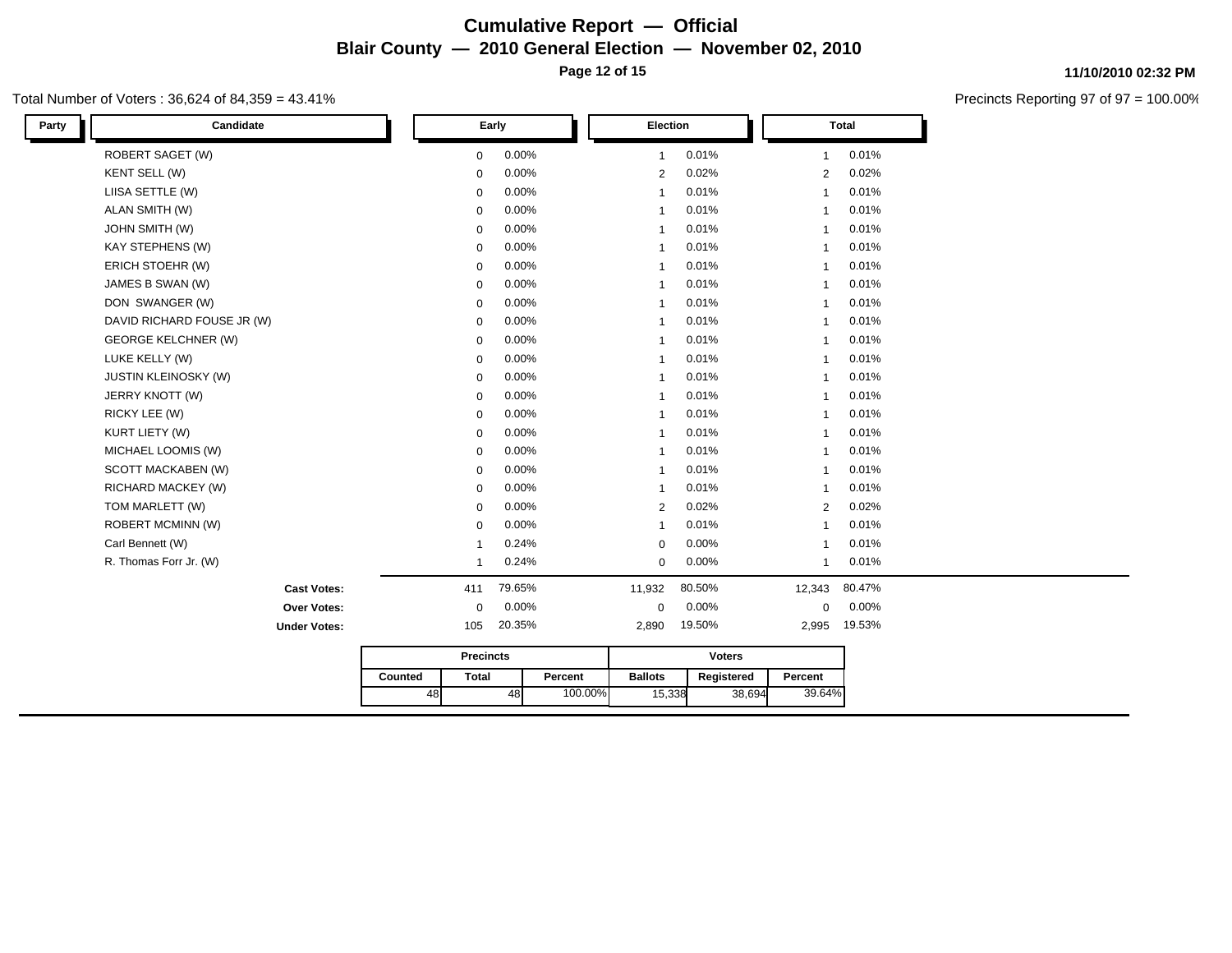# **Cumulative Report — Official Blair County — 2010 General Election — November 02, 2010**

**Page 13 of 15**

### Total Number of Voters : 36,624 of 84,359 = 43.41%

| Party      | Candidate                                                        |             | Early    | Election       |        |                | Total  |
|------------|------------------------------------------------------------------|-------------|----------|----------------|--------|----------------|--------|
|            | REPRESENTATIVE IN THE GENERAL ASSEMBLY 80TH DISTRICT, Vote For 1 |             |          |                |        |                |        |
| <b>REP</b> | JERRY A. STERN                                                   | 615         | 98.87%   | 16,925         | 99.58% | 17,540         | 99.55% |
|            | <b>GEORGE MCGOVERN (W)</b>                                       | 0           | 0.00%    | 1              | 0.01%  | -1             | 0.01%  |
|            | AL JONESS (W)                                                    | $\mathbf 0$ | 0.00%    | $\mathbf{1}$   | 0.01%  | $\overline{1}$ | 0.01%  |
|            | ALLAN C BERKHIMER (W)                                            | 0           | 0.00%    | $\mathbf{1}$   | 0.01%  | -1             | 0.01%  |
|            | ANDREW WILSON (W)                                                | 0           | 0.00%    | $\mathbf{1}$   | 0.01%  | $\overline{1}$ | 0.01%  |
|            | BEN SCHNEIDER (W)                                                | $\mathbf 0$ | 0.00%    | $\mathbf{1}$   | 0.01%  | $\overline{1}$ | 0.01%  |
|            | BERNARD E STAPELFELD (W)                                         | $\mathbf 0$ | 0.00%    | $\mathbf{1}$   | 0.01%  | $\overline{1}$ | 0.01%  |
|            | BILL SCHULTZ (W)                                                 | 0           | 0.00%    | $\mathbf{1}$   | 0.01%  | $\overline{1}$ | 0.01%  |
|            | CHARLES STROBERT (W)                                             | 0           | 0.00%    | $\mathbf{1}$   | 0.01%  | $\overline{1}$ | 0.01%  |
|            | CHRISTOPHER CARRIER (W)                                          | 0           | $0.00\%$ | $\overline{2}$ | 0.01%  | 2              | 0.01%  |
|            | CHUCK RENNY (W)                                                  | 0           | 0.00%    | $\mathbf{1}$   | 0.01%  | $\overline{1}$ | 0.01%  |
|            | CORY HARTMAN (W)                                                 | 0           | 0.00%    | $\mathbf 1$    | 0.01%  | -1             | 0.01%  |
|            | CYNTHIA L CALVIN VANDERGL (W)                                    | 0           | $0.00\%$ | $\mathbf 1$    | 0.01%  | -1             | 0.01%  |
|            | DAVE BARGER (W)                                                  | 0           | 0.00%    | $\mathbf 1$    | 0.01%  | -1             | 0.01%  |
|            | DAVE CRUMRINE (W)                                                | 0           | 0.00%    | $\mathbf{1}$   | 0.01%  | $\overline{1}$ | 0.01%  |
|            | DAVID CITRON (W)                                                 | 0           | 0.00%    | $\mathbf 1$    | 0.01%  | -1             | 0.01%  |
|            | DAVID RUTTER (W)                                                 | 0           | 0.00%    | -1             | 0.01%  | -1             | 0.01%  |
|            | DAVID SHILDT (W)                                                 | 0           | 0.00%    | -1             | 0.01%  | -1             | 0.01%  |
|            | DENNIS KRESSLEIN (W)                                             | 0           | 0.00%    | -1             | 0.01%  | -1             | 0.01%  |
|            | DENNIS MILLS (W)                                                 | $\mathbf 0$ | 0.00%    | -1             | 0.01%  | -1             | 0.01%  |
|            | DON HOLLENBACH SR (W)                                            | 0           | 0.00%    | -1             | 0.01%  | -1             | 0.01%  |
|            | DONALD HAZENSTAB (W)                                             | $\mathbf 0$ | 0.00%    | -1             | 0.01%  | $\overline{1}$ | 0.01%  |
|            | ERIC COTTER (W)                                                  | 0           | 0.00%    | $\mathbf{1}$   | 0.01%  | $\mathbf 1$    | 0.01%  |
|            | ERIN MCNULTY (W)                                                 | 0           | 0.00%    | $\mathbf{1}$   | 0.01%  | $\mathbf 1$    | 0.01%  |
|            | GENE HENRY (W)                                                   | 0           | 0.00%    | $\mathbf{1}$   | 0.01%  | $\overline{1}$ | 0.01%  |
|            | GILAD EVANS (W)                                                  | 0           | 0.00%    | $\mathbf{1}$   | 0.01%  | $\overline{1}$ | 0.01%  |
|            | HOYNE THOMAS (W)                                                 | 0           | 0.00%    | -1             | 0.01%  | -1             | 0.01%  |
|            | JAMES IMLER (W)                                                  | 0           | 0.00%    | -1             | 0.01%  | -1             | 0.01%  |
|            | JASON HAINSEY (W)                                                | 0           | 0.00%    | $\mathbf{1}$   | 0.01%  | $\mathbf 1$    | 0.01%  |
|            | JASON HIGH (W)                                                   | 0           | 0.00%    | 2              | 0.01%  | 2              | 0.01%  |
|            | JEFFERY C RENNER (W)                                             | 0           | 0.00%    | $\mathbf{1}$   | 0.01%  | -1             | 0.01%  |
|            | JEN DRASS (W)                                                    | 0           | 0.00%    | -1             | 0.01%  | -1             | 0.01%  |
|            | JERRY GREEN (W)                                                  | 0           | 0.00%    | -1             | 0.01%  | 1              | 0.01%  |
|            | JERRY VALERI (W)                                                 | 0           | 0.00%    | 1              | 0.01%  | -1             | 0.01%  |
|            | JODY HESLEY (W)                                                  | 0           | 0.00%    |                | 0.01%  | 1              | 0.01%  |
|            | JOE DODSON (W)                                                   | $\mathbf 0$ | 0.00%    | 1              | 0.01%  | 1              | 0.01%  |
|            | JOE HURD (W)                                                     | $\mathbf 0$ | 0.00%    | 1              | 0.01%  | $\overline{1}$ | 0.01%  |
|            | JOHN LOVELL (W)                                                  | 0           | 0.00%    | 1              | 0.01%  | $\overline{1}$ | 0.01%  |
|            | <b>JOHN KASUN (W)</b>                                            | 0           | 0.00%    | 1              | 0.01%  | 1              | 0.01%  |
|            | JOHN SWOPE (W)                                                   | 0           | 0.00%    | 1              | 0.01%  | $\overline{1}$ | 0.01%  |
|            | JOHN WILSON (W)                                                  | 0           | 0.00%    | 1              | 0.01%  | $\overline{1}$ | 0.01%  |

#### **11/10/2010 02:32 PM**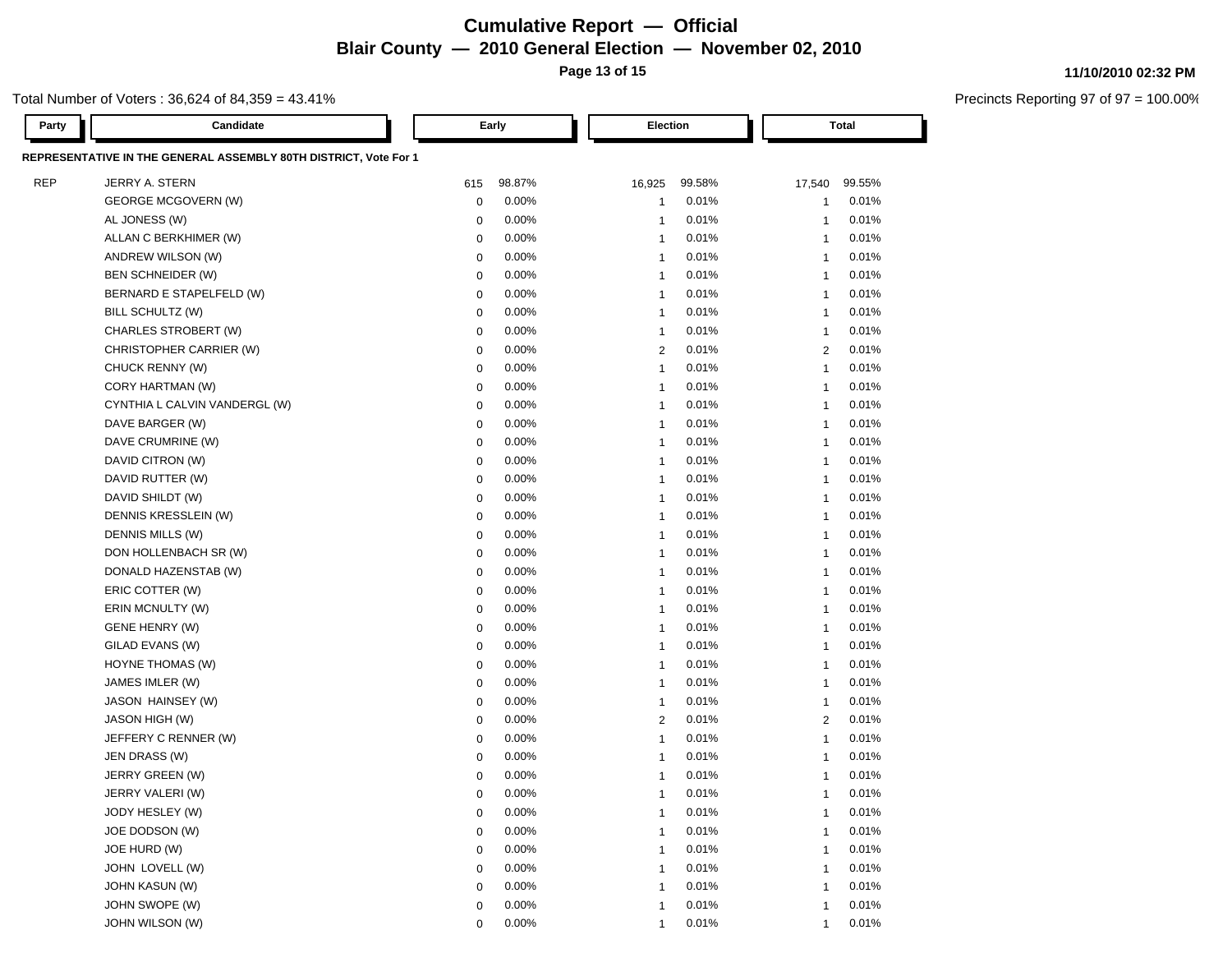### **Cumulative Report — Official Blair County — 2010 General Election — November 02, 2010 Page 14 of 15**

#### Total Number of Voters : 36,624 of 84,359 = 43.41%

| Party<br>Candidate        | Early        |        | Election     |        |              | <b>Total</b> |
|---------------------------|--------------|--------|--------------|--------|--------------|--------------|
| JONATHAN KNEPP (W)        | $\mathbf 0$  | 0.00%  | $\mathbf{1}$ | 0.01%  | $\mathbf{1}$ | 0.01%        |
| JUSTIN M CIRRINCIONE (W)  | $\mathbf 0$  | 0.00%  | $\mathbf{1}$ | 0.01%  | $\mathbf{1}$ | 0.01%        |
| LISA HARBAUGH (W)         | $\mathbf 0$  | 0.00%  | $\mathbf{1}$ | 0.01%  | $\mathbf{1}$ | 0.01%        |
| LOIS KANESHIKI (W)        | $\mathbf 0$  | 0.00%  | $\mathbf{1}$ | 0.01%  | $\mathbf{1}$ | 0.01%        |
| <b>MATHIAS HARMON (W)</b> | $\mathbf 0$  | 0.00%  | $\mathbf{1}$ | 0.01%  | $\mathbf{1}$ | 0.01%        |
| MATTHEW MICHRINA (W)      | $\mathbf 0$  | 0.00%  | $\mathbf{1}$ | 0.01%  | $\mathbf{1}$ | 0.01%        |
| MATTHEW PLOWMAN (W)       | $\mathsf 0$  | 0.00%  | $\mathbf{1}$ | 0.01%  | $\mathbf{1}$ | 0.01%        |
| MELANIE SHILDT (W)        | $\mathbf 0$  | 0.00%  | $\mathbf{1}$ | 0.01%  | $\mathbf{1}$ | 0.01%        |
| MICHAEL J LUCIANO (W)     | $\mathbf 0$  | 0.00%  | $\mathbf{1}$ | 0.01%  | $\mathbf{1}$ | 0.01%        |
| MICHEAL ABBEY (W)         | $\mathsf 0$  | 0.00%  | $\mathbf{1}$ | 0.01%  | $\mathbf{1}$ | 0.01%        |
| MIKE SMITH (W)            | $\mathbf 0$  | 0.00%  | $\mathbf{1}$ | 0.01%  | $\mathbf{1}$ | 0.01%        |
| NANCY PELOSI (W)          | $\mathsf 0$  | 0.00%  | $\mathbf{1}$ | 0.01%  | $\mathbf{1}$ | 0.01%        |
| NORM SAYLOR (W)           | $\mathbf 0$  | 0.00%  | $\mathbf{1}$ | 0.01%  | $\mathbf{1}$ | 0.01%        |
| PAULA J HALL (W)          | $\mathbf 0$  | 0.00%  | $\mathbf{1}$ | 0.01%  | $\mathbf{1}$ | 0.01%        |
| PETE MORAN (W)            | $\mathbf 0$  | 0.00%  | $\mathbf{1}$ | 0.01%  | $\mathbf{1}$ | 0.01%        |
| RANDY D COHO (W)          | $\mathbf 0$  | 0.00%  | $\mathbf{1}$ | 0.01%  | $\mathbf{1}$ | 0.01%        |
| ROBERT SHAHEEN (W)        | $\mathbf 0$  | 0.00%  | $\mathbf{1}$ | 0.01%  | $\mathbf{1}$ | 0.01%        |
| ROBERT YOUNG (W)          | $\mathbf 0$  | 0.00%  | $\mathbf{1}$ | 0.01%  | $\mathbf{1}$ | 0.01%        |
| SAM KELLER (W)            | $\mathbf 0$  | 0.00%  | $\mathbf{1}$ | 0.01%  | $\mathbf{1}$ | 0.01%        |
| SCOTT WIBLE (W)           | $\mathsf 0$  | 0.00%  | $\mathbf{1}$ | 0.01%  | $\mathbf{1}$ | 0.01%        |
| SEAN SNYDER (W)           | $\mathbf 0$  | 0.00%  | $\mathbf{1}$ | 0.01%  | $\mathbf{1}$ | 0.01%        |
| SHEILA S SAGER (W)        | $\mathbf 0$  | 0.00%  | $\mathbf{1}$ | 0.01%  | $\mathbf{1}$ | 0.01%        |
| STEVEN HUGHES (W)         | $\mathsf 0$  | 0.00%  | $\mathbf{1}$ | 0.01%  | $\mathbf{1}$ | 0.01%        |
| TAMIRA THAYNE (W)         | $\mathbf 0$  | 0.00%  | $\mathbf{1}$ | 0.01%  | $\mathbf{1}$ | 0.01%        |
| TERRA J LOFTUS (W)        | $\mathbf 0$  | 0.00%  | $\mathbf{1}$ | 0.01%  | $\mathbf{1}$ | 0.01%        |
| THOMAS DICKEY (W)         | $\mathbf 0$  | 0.00%  | $\mathbf{1}$ | 0.01%  | $\mathbf{1}$ | 0.01%        |
| TODD SPONSLER (W)         | $\mathbf 0$  | 0.00%  | $\mathbf{1}$ | 0.01%  | $\mathbf{1}$ | 0.01%        |
| TOM COAKLEY (W)           | $\mathsf 0$  | 0.00%  | $\mathbf{1}$ | 0.01%  | $\mathbf{1}$ | 0.01%        |
| TOM MCCALL (W)            | $\mathsf 0$  | 0.00%  | $\mathbf{1}$ | 0.01%  | $\mathbf{1}$ | 0.01%        |
| TONY FINK (W)             | $\mathbf 0$  | 0.00%  | $\mathbf{1}$ | 0.01%  | $\mathbf{1}$ | 0.01%        |
| KELLY M. ACREE (W)        | $\mathbf 1$  | 0.16%  | $\mathbf 0$  | 0.00%  | $\mathbf{1}$ | 0.01%        |
| <b>JOSEPH HARTEIS (W)</b> | $\mathbf{1}$ | 0.16%  | $\mathbf 0$  | 0.00%  | $\mathbf{1}$ | 0.01%        |
| RAY NYCUM JR. (W)         | $\mathbf{1}$ | 0.16%  | $\mathbf 0$  | 0.00%  | $\mathbf{1}$ | 0.01%        |
| <b>BRUCE KELLEY (W)</b>   | $\mathbf{1}$ | 0.16%  | $\mathbf 0$  | 0.00%  | $\mathbf{1}$ | 0.01%        |
| STEVE E. MYERS (W)        | $\mathbf{1}$ | 0.16%  | $\mathbf 0$  | 0.00%  | $\mathbf{1}$ | 0.01%        |
| DICK HESS (W)             | $\mathbf 1$  | 0.16%  | 0            | 0.00%  | $\mathbf{1}$ | 0.01%        |
| LAUREL PETRULIONIS (W)    | $\mathbf{1}$ | 0.16%  | $\mathbf 0$  | 0.00%  | $\mathbf{1}$ | 0.01%        |
| <b>Cast Votes:</b>        | 622          | 89.11% | 16,997       | 88.49% | 17,619       | 88.52%       |
| <b>Over Votes:</b>        | $\mathbf 0$  | 0.00%  | $\pmb{0}$    | 0.00%  | $\pmb{0}$    | 0.00%        |
| <b>Under Votes:</b>       | 76           | 10.89% | 2,210        | 11.51% | 2,286        | 11.48%       |

#### **11/10/2010 02:32 PM**